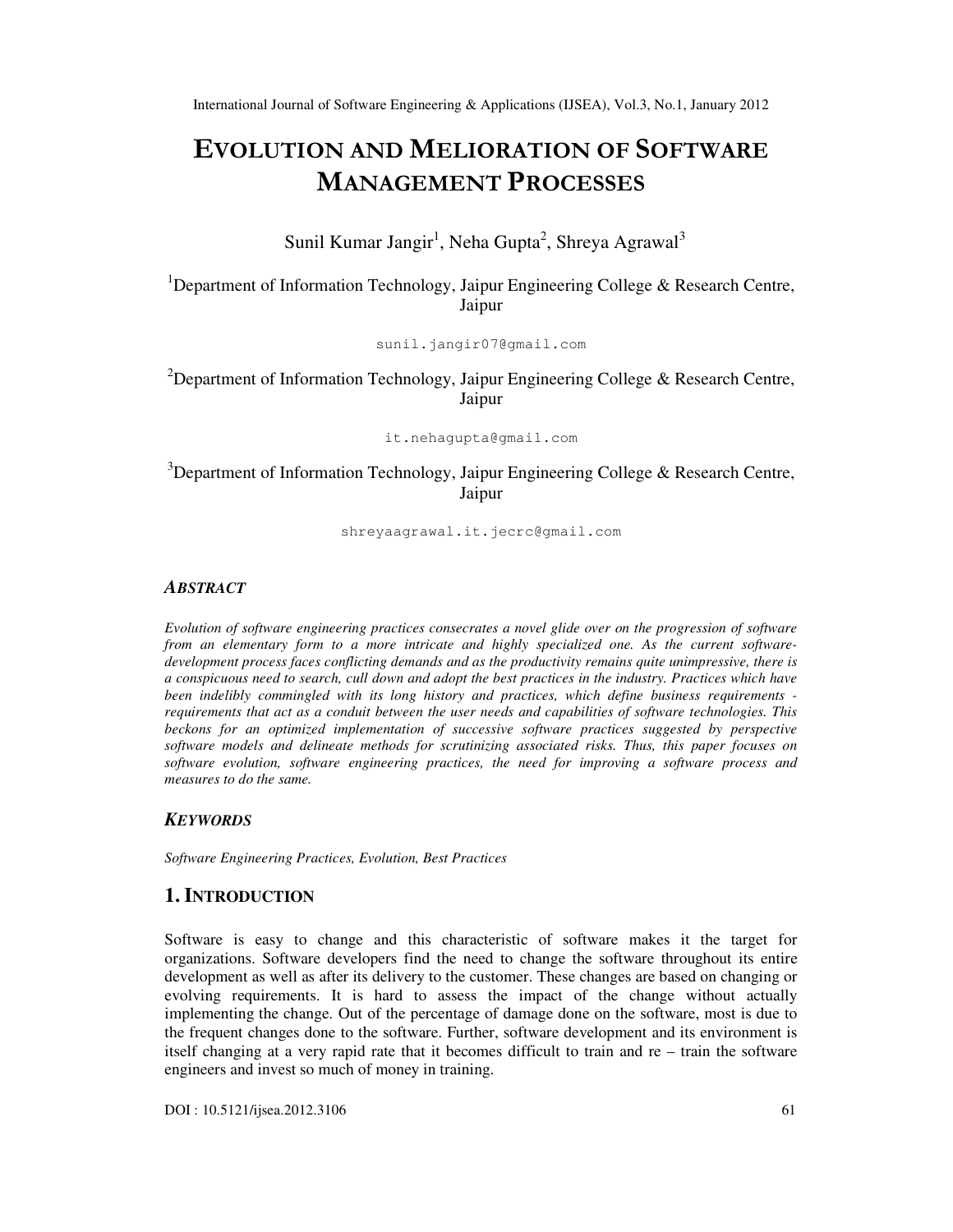International Journal of Software Engineering & Applications (IJSEA), Vol.3, No.1, January 2012 The software-development industry has become an increasingly important business sector that also bears a notable impact on the remainder of the economy [87-90]. It had tried to follow the same path as other engineering disciplines but it had backed the wrong horse, resulting into its failure, as all engineering disciplines are some way or the other different from each other.

Around 50 years back, scientists performed most of the programming from solving small mathematical problems to making small snippets of codes. "Today, software is working both explicitly and behind the scenes in virtually all aspects of our lives, including the critical systems that affect our health and well-being [11, 79]." It is very spectacular to see the rapid progression of the software systems from a relatively small and less complex system to a huge, monstrous, and complex system. Fred Brooks said that:

## *Software systems are perhaps the most intricate and complex . . . of the things humanity makes*  [11, 80].

Rapid growth of the sector, increasing economic importance connected with the special characteristics of software itself and the dynamics of the software industry make software's technological, process, and business aspects an interesting and challenging area to study [87, 90, 91].Despite the rapid progression of the software system, the software industry is considered to be in crisis. This is named as "software crisis", a term coined in 1968 at a conference attended mostly by theorists rather than practitioners describes the inability of the software people to deliver quality assured software on schedule to the customers. It meant that the practice of software was in real crisis --- that is the projects where behind schedule, overly budgeted, and unreliable. This is also evident from various head-wringing articles about software projects and their failures. According to Gibbs, "the average software development project overshoots its schedule by half; larger projects generally do worse. And, some three quarters of all large systems are "operating failures that either do not function as intended or are not used at all [11, 81]." However, according to Glass, software crisis marked the beginning of the Golden Age of Computing Practice, which persists today. Nevertheless, the notion of software crisis reached a fever pitch of intensity in the 1980s and 1990s [82].

The world market for computer-based applications is worth hundreds of billions USD and affects almost all people's life directly or indirectly [1]. The software to be developed is expensive and is a major cost factor in corporate information systems budgets. The magnitude of software investments, estimated at more than \$200 billion annually [2, 3], force management to carefully consider the costs and benefits before committing the required resources to any potential software development project. Naturally, the accuracy of software project estimates has a direct and significant impact on the quality of the firm's software investment decisions [3]. In addition, software project failures can sometimes be catastrophic. Therefore, it is necessary to have qualified software professionals in the software-development area. The frailty of software developers to deliver coherent and efficient software gave emergence to the conspicuous need of ameliorating the software through evolution of software engineering practices and processes and adoption of the best software engineering practices in the industry. In addition, softwaredevelopment is a not simple task [4] especially for large projects where big teams, often geographically distributed, are involved in [5].

In 2002, according to Voas, 40 percent of a typical corporation's IT portfolio will be Commercial Of-the-Shelf Components (COTS) software [92].

In Section 1, we have discussed about the literature of software engineering and the challenges faced by it. Then, we move to Section 2 where we discuss about software process evolution and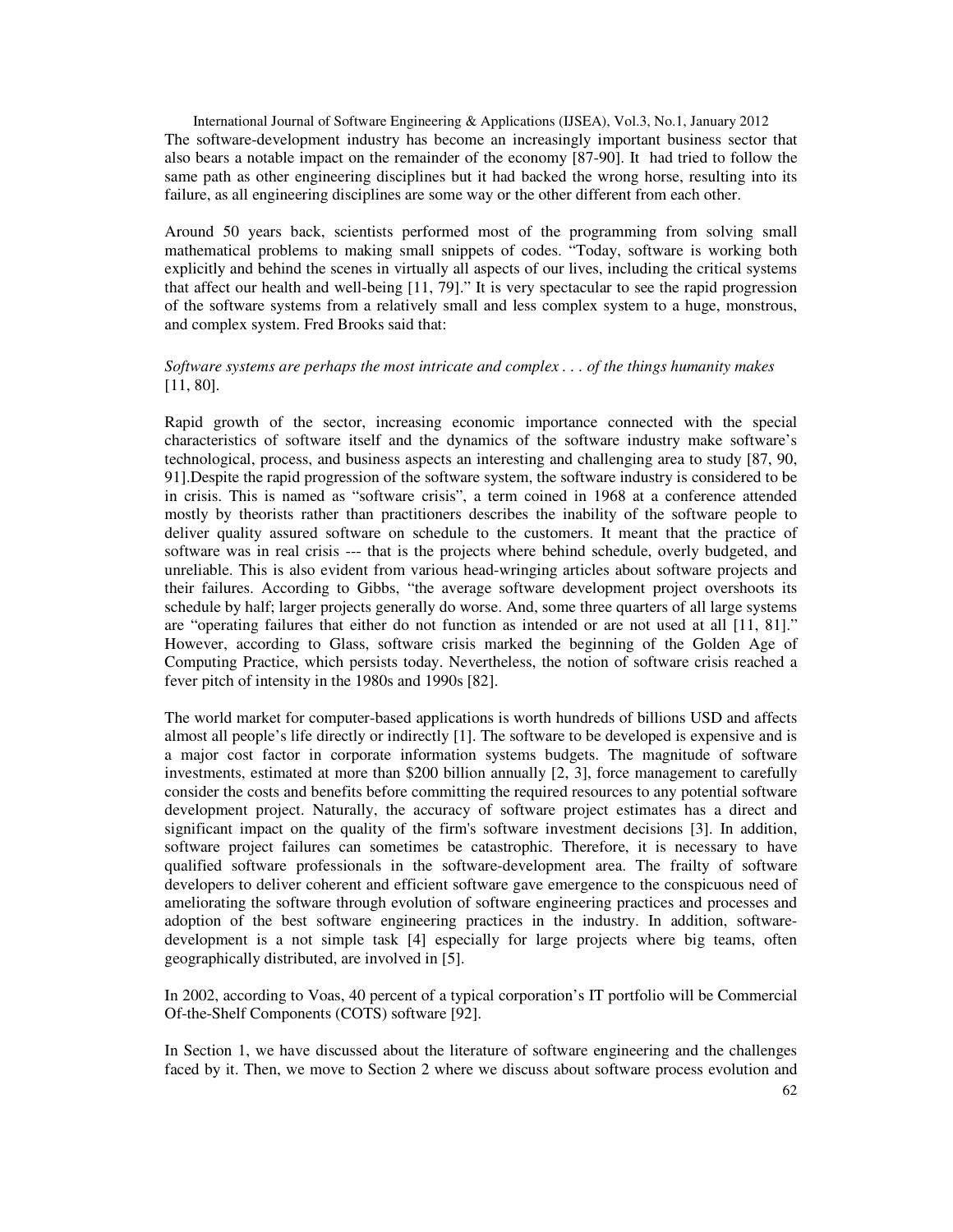International Journal of Software Engineering & Applications (IJSEA), Vol.3, No.1, January 2012 its various stages. In Section 3, we illustrate software engineering practices and the type of practices. Next in Section 4, we discuss about software processes. In Section 5, we throw some light on points necessary to improve the software process as a whole.

# **1.1. Software Engineering**

Software Engineering is one of the most critical areas of Computer Science at academics and industrial levels. The term software engineering first appeared in the late 1960's to describe ways to develop, manage, and maintain software so that the resulting products are reliable, correct, efficient, and flexible [6].

#### **1.1.1. Literature**

Software engineering is arguably less than four decades old. Practitioners have been developing software for longer than that, of course. Land traces that history back to the early 1950s but in academe, software engineering is a somewhat newer field [35,36]. Its first conferences were held in the late 1960s, and its academic presence did not begin to separate off from computer science until the early 1980s [35].

Over the years, software engineering (SE) research has been criticized from several different points of view - that it is immature [29,35], that it lacks important elements such as evaluation [30,31,35] that is unscientific in its approaches [32,35]. There have even been attacked on the very foundations of SE research – that it advocates more than it evaluates [33, 35]; that it is, in fact, an endeavor in crisis [34, 35]. Most of these criticisms and attacks have been supported by appropriate research. For example, claims of immaturity are accompanied by a deep analysis of the progress made by more mature research fields; claims of failure to evaluate are accompanied by analysis of the relevant literature to see if software engineering papers include an evaluative component; and claims of advocacy are accompanied by at least quotations from papers that do precisely that [35].

In 1967, "the phrase software engineering" was chosen as being provocative [7]. Chaired by Fritz Bauer, the NATO science committee organized the first software engineering conference in 1968 at Garmisch, Germany [8]. Twenty-three years later, Mary Shaw of Carnegie Mellon University (CMU), having served as the Chief Scientist of Software Engineering Institute at CMU for several years (84-87), published a research paper Prospect for an Engineering Discipline of Software. The article was nominated as one of the most influential papers in 25 years since Software magazine's inception. In it, she wrote, "software engineering is not yet a true engineering discipline, but it has the potential to become one. Older engineering fields suggest the character software engineering might have [9, 35]." She predicts that the maturity of SE will depend on a number of things, including evolving 'professional specializations' and 'improving the coupling between science and commercial practice [35].' Mary Shaw in her paper, "The coming age of software architecture research," provides a summary of the software engineering research state, which she calls a 'challenge to the whole software engineering [29,35].'

*Software engineering does not yet have a widely recognized and widely appreciated set of*  research paradigms in the way that other parts of computer science do. That is, we don't *recognize what our research strategies are and how they establish their results [35].* 

Barry Boehm in his keynote address, "A View of 20th and 21st Century Software Engineering" gave his definition of software engineering as, "*the application of science and mathematics by which the properties of software are made useful to people*."In this definition, he added, science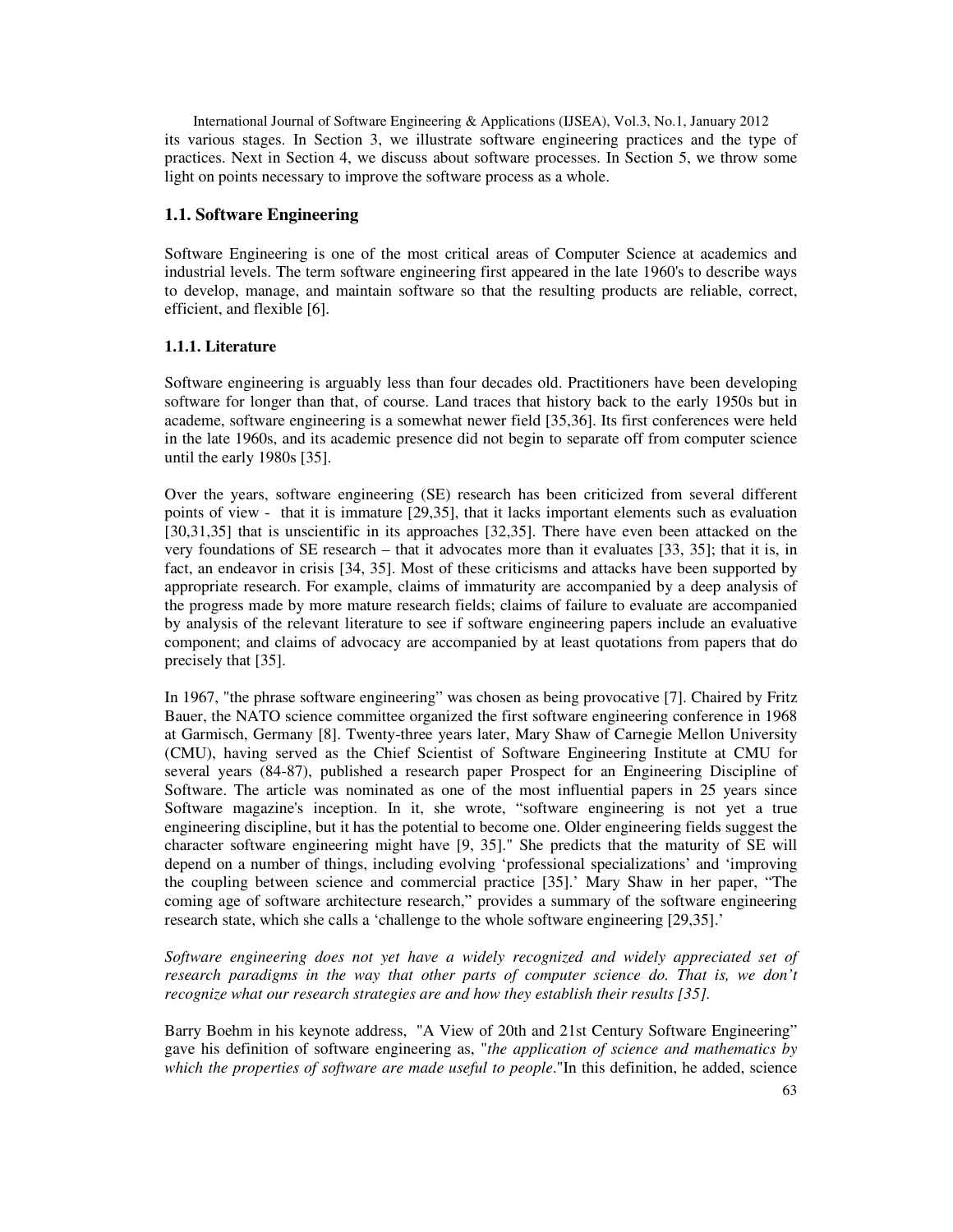International Journal of Software Engineering & Applications (IJSEA), Vol.3, No.1, January 2012 should be regarded as computer science, as well as other sciences including behavioral sciences, economics, and management sciences [10]. Various people also defined software engineering in other ways. Manfred Broy defines engineering as a discipline and a profession with applying scientific knowledge and utilizing natural laws and physical resources for designing and implementing materials, structures, machines, devices, systems and processes that fulfil a desired objective and meet specified criteria. Then, he specifies the software engineering with: "*Applying scientific knowledge and utilizing the laws of informatics and application domains and computational and human resources in order to design and implement structures, machines, devices, systems, and processes that realize an objective and meet specified criteria [6]*." Broy categorizes the science of software engineering into three aspects: (i) Mathematics, including Logic and Discrete Mathematics, (ii) Software engineering principles, process, quality, economy, and tooling and (iii) Software infrastructure, and hardware.

Software engineering achieved popularity during 70s. As a discipline, software engineering has progressed very far in a short period, particularly when compared to a classical engineering field (like civil or electrical engineering). Software engineering is concerned with all aspects of software production from the early stages of system specification to maintain the system after it has gone into use [11]. Today's software engineering differs significantly from the classical forms of engineering in terms of process management, software tooling, and design activities for software development. Nowadays, medical sciences also use software engineering, for example, in dialysis of the human body.

In 2007 it was felt tha*t* the models available today have limited the present growth scenario of software engineering. Hence, a need to transform the software engineering model had been felt. This transformation was necessary to increase the efficiency of the processes in consideration [93, 96].

#### **1.1.2. Principles**

- **Abstraction**
- Modularity
- Iterative Enhancement
- Consistency
- Generality

#### **1.1.3. Objectives**

Four main objectives of software engineering are:

- Changeability
- Efficiency
- Comprehensibility
- Reliability

# **1.2. Milestones Around Software Engineering's Neck**

Over the years, the term software engineering has been attributed with a number of definitions. A common one that is used to characterize the discipline is a methodical, engineering approach to the design and development of software production, throughout its whole life cycle [83]. But this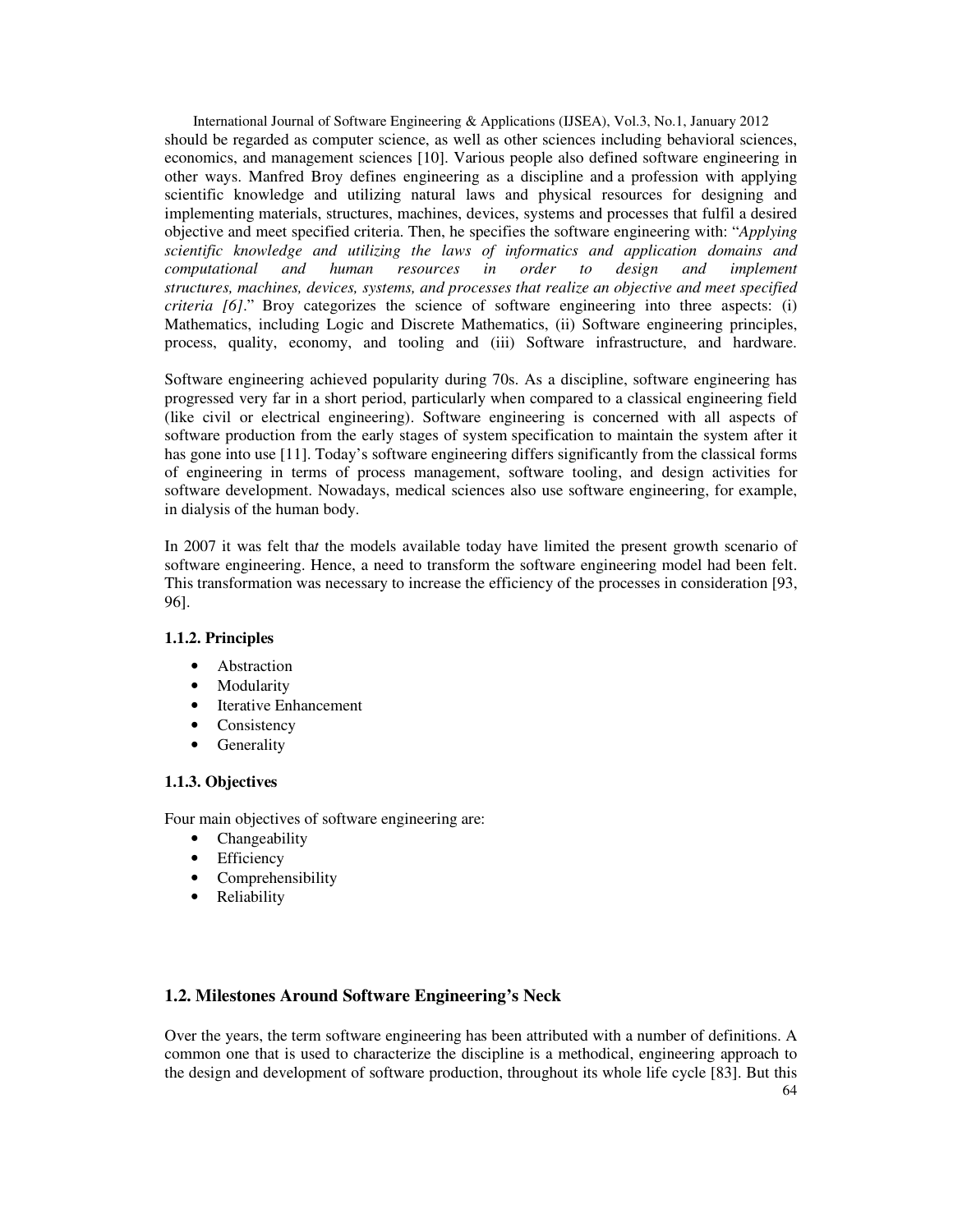International Journal of Software Engineering & Applications (IJSEA), Vol.3, No.1, January 2012 discipline has been faced with a number of challenges over the years, including those related to requirements and schedule. Three fundamental challenges are:

## • **Requirement Changes**

Unfortunately, requirement changes originate from various sources. Requirement analysts are not able to understand the product domain for implementing in the early product life cycle, as sometimes the customers are unable to express their share of requirements. This happens because often they themselves do not know what they require until they see some prototype or representation of what they intend. Secondly, the product domain may also change, new technologies maybe available in the market or the competitors may have already developed the same product with new features. All these points beckon for changing the product's software, thus, challenging software engineering.

## • **Optimism of the crew**

The software engineers are responsible for estimating how long it will take to develop a product. No matter how many times the software-development crew has failed to deliver the product on the committed schedule, they never lose their optimism about delivering the product on schedule the next time. Consequently, they end up committing to a date, which is not feasible.

## • **Pressure on the crew**

Often the crew is pressurized to make faster delivery. Hence, they end up in making aggressive commitments which results in their inability to deliver the product on time, thus retarding their reputation and growth.

# **2. SOFTWARE PROCESS EVOLUTION**

Software process evolution is a term used in software engineering to develop software and then iteratively add new methods and update the existing ones to improve software engineering processes. For software to evolve, hundreds of developers perform more than one million changes over more than 6 years. The society increasingly relies on software but the software is unreliable and of low quality. It is regarded as a classical engineering product but is more complex than any other human artifact [15]. Thus, it is necessary to constantly update and improve our software that is software need to be evolved. In general, software evolves due to various reasons, such as changing requirements, new features, bug fixing or non-functional issues. During these engagements the architecture should remain evolvable, as this is the only way to avoid the system turning into a legacy system [53, 54], which is often called architectural drift or decay. In general, evolution is "*the assimilation of changes through generations of organisms that results in the origin of new species*." Systems that do not change are considered as dead processes. The evolution of software systems is usually thought of in terms of the kinds of changes that are made. While the overall motivation of evolution is adaptation, software changes usually partitioned into three general classes: corrections, improvements, and enhancements. Corrections tend to be fixes of coding errors, but may also range over design, architecture and requirements errors. Improvements tend to be things like increases in performance, usability, maintainability, and so forth. Enhancements are new features or functions that are generally visible to the users of the system [17]. Software engineering approaches often concentrate on initial software development and not on the continual evolution of the software and its environment. Software is continually changing and evolving, not only because of the discovery of latent errors, but primarily because of changes in the operating environment, in the needs of the end users, and in the underlying technology. The software must be designed to be changeable without compromising the confidence in the properties that were initially verified [16].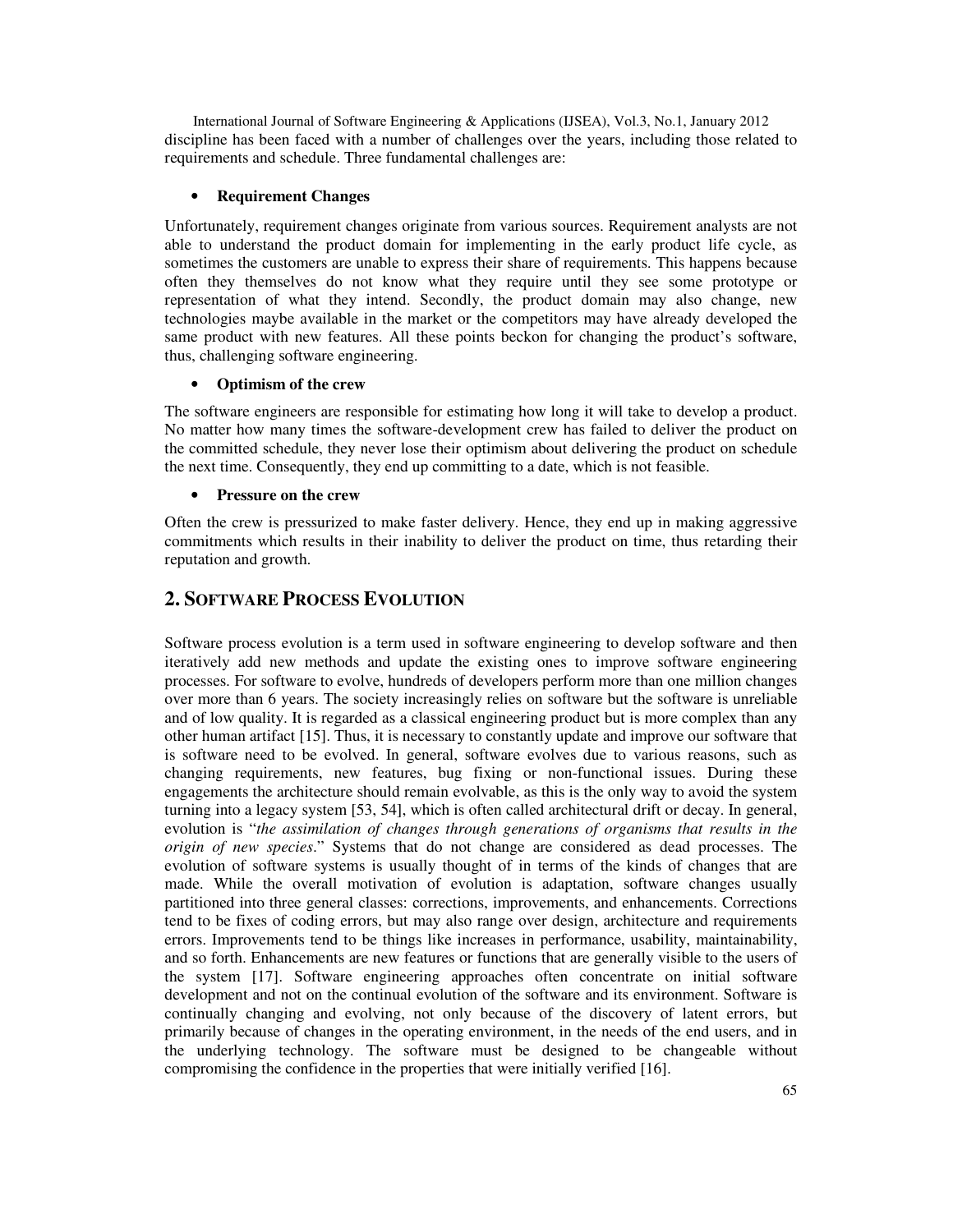The term software evolution stems from a series of works, commonly referred to today as Lehman's laws, that were first proposed by Dr. Meir Lehman in his work Programs, Life Cycles, and Laws of Software Evolution (1980) [17]. Lehman's "*Laws of Software Evolution*," say that continuing change, increasing complexity and increasing size are the characteristics of software [18].



Figure 2. Software Evolution [18]

The figure above shows that as the software evolves its size also increases, which is according to Lehman's Laws of Software Evolution. That is when the software is in its initial stage (represented by blue bar) it is small, but as it evolves its size increases (represented by maroon block).

The most well-documented early attempt to study software evolution in a systematic way was conducted by Belady and Lehman beginning in the late 1960s [48, 49]. Their early collaboration continued to expand over the next decade [48-51], and resulted in a set of laws of software evolution [48]. In that seminal paper, Belady and Lehman outlined three laws of software evolution: (i) the law of continuous change, (ii) the law of increasing entropy, and (iii) the law of statistically smooth growth. In a later paper, Lehman revised the initial three laws and renamed them: (i) the law of continuing change, (ii) the law of increasing complexity (formerly the law of increasing entropy), and (iii) the law of self regulation (formerly the law of statistically smooth growth). In addition, he added two new laws, the law of conservation of organizational stability (also known as invariant work rate) and the law of conservation of familiarity [52]. These two additions describe limitations on software system growth.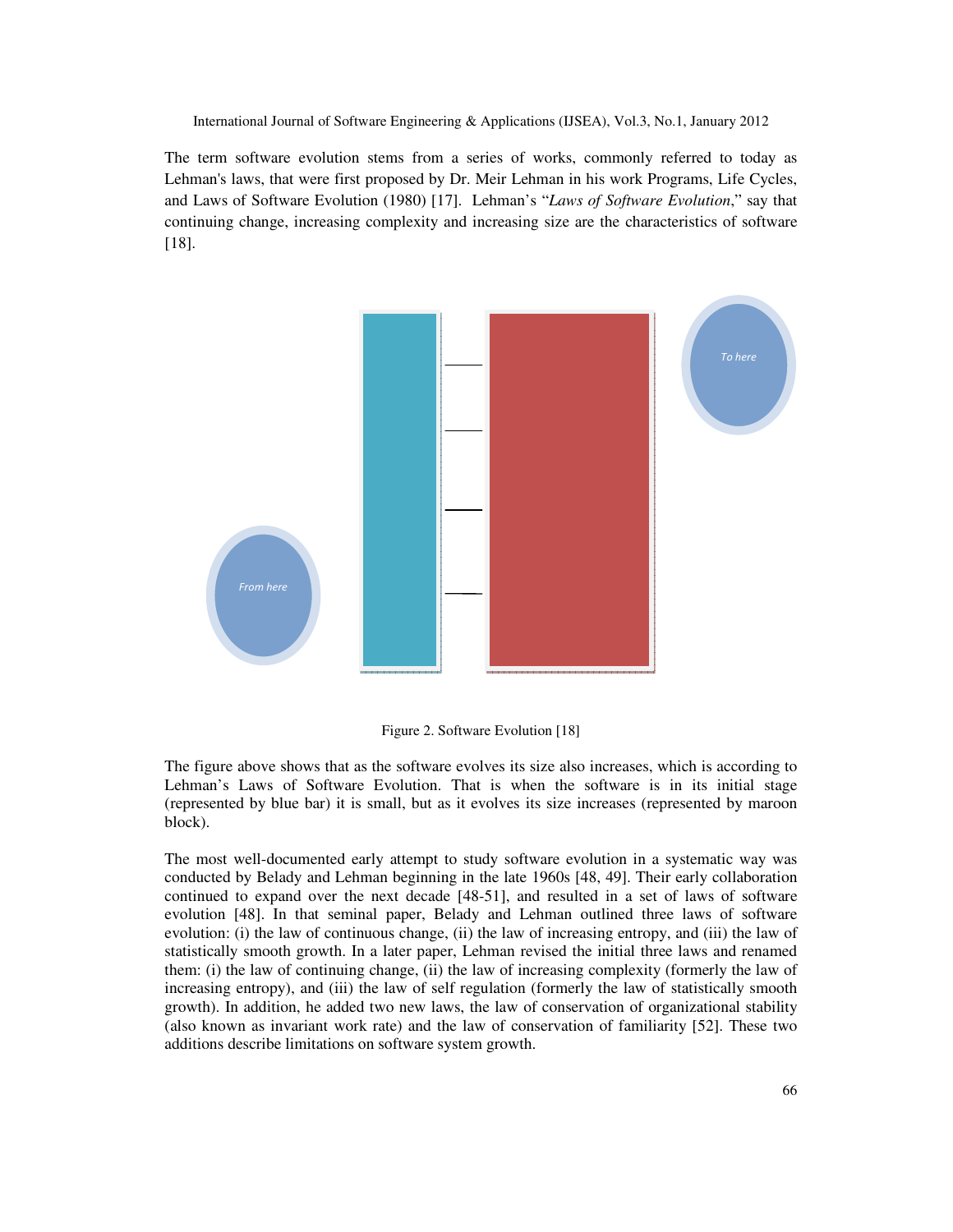International Journal of Software Engineering & Applications (IJSEA), Vol.3, No.1, January 2012 Lehman and Belady's research found that once a module grew beyond a particular size such growth was accompanied by a growth in complexity and an increase in the probability of errors [51], which is also depicted in figure. 2. By the late 1990s, three additional laws of software evolution had been proposed: the law of continuing growth, the law of declining quality, and the feedback system [18, 49].

In 2000, Lehman in his paper, "Towards a Theory of Software Evolution- And its Practical Impact," said that evolution is generally supported by black box and white box studies of the FEAST projects.

# **2.1. How is software evolved?**

A new approach to software evolution deals with the evolution of both: software processes and their models. These two types of evolution are complementary. The first one allows acting directly on the process during its execution. By appropriate update operations, it gives to the user the possibility to perfect his software process through simulation and to define new software processes dynamically. The second one allows evolving software process models to satisfy new software engineering requirements (new software component types, new tool types, new agent types, etc.) [19].

## **2.2. Stages of Software Evolution**

Clusters of related software practices form evolutionary stages marked A to G.

## **2.2.1. Stage A – Review and Tracking**

At this stage of software process evolution, the code and design are reviewed, and test trouble reports are tracked. Further, it controls the changes made to the code, design, and software requirements through configuration management, which is a newly added practice.

#### **2.2.2 Stage B –Standardization of Processes**

It aims at the standardization of the software-development process to ensure that the software organization uses a standardized and documented process. Consequently, before making any contractual commitments, the project managers' plan, organize and review the implemented procedures. One new practice of tracking software requirements and design is added. Another practice enables regular technical interchanges with the customer.

#### **2.2.3. Stage C – Management of Reviews**

Implementation of a higher level of review and change control mechanism is done in this stage. Review data are analyzed; action items are tracked to closure; code review standards are applied; configuration control is used for each project, and a formal software size estimation procedure is used [16]. Various computer tools are used for tracking and reporting the status of the software as a part of a new practice.

#### **2.2.4. Stage D – Melioration of a Software Process**

This stage represents the end-point of the middle evolution stages. Improvement of softwaredevelopment processes is done in order to remove the inadequacies of prior implementation of the process and by checking its compliance with standard processes. This is done by adding new layers to the prior process without changing it.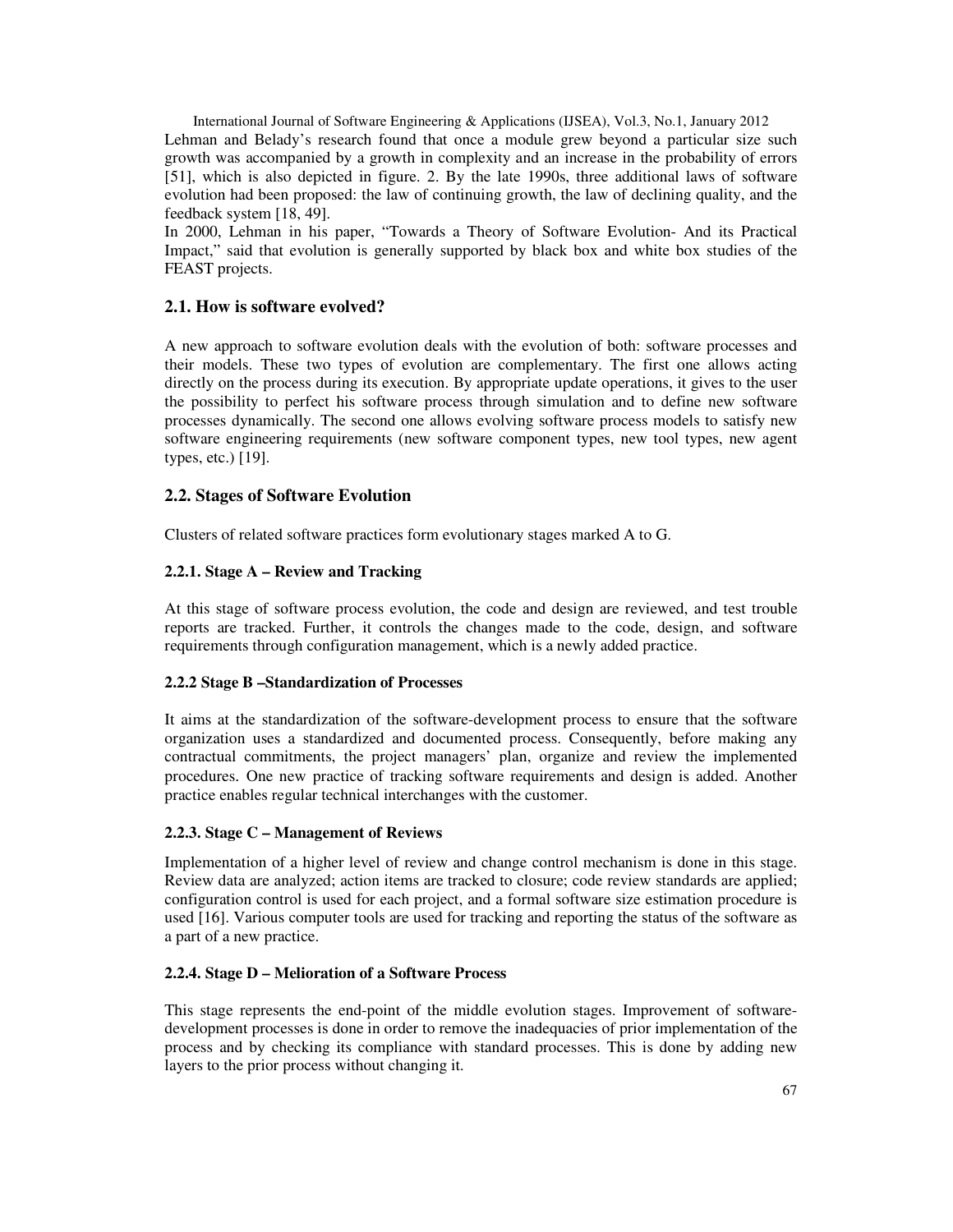#### International Journal of Software Engineering & Applications (IJSEA), Vol.3, No.1, January 2012 **2.2.5. Stage E – Test Coverage**

This stage onwards, advanced engineering and management practices are gradually introduced. Test coverage for each phase of functional testing is done; measurement and coding of design for reuse and maintenance of data on planned and actual software units are also introduced. **2.2.6. Stage F – Scrutinize** 

## Scrutinizing involves regression testing of the system. Regression testing is the testing in which new errors or regressions are uncovered in the existing functionalities after changes have been made to a system. An error database called metrics is maintained in order to keep track of the errors, their point of origin and to provide remedies.

## **2.2.7. Stage G – Modern and Sophisticated Practices**

Establishment of a process measurement database and collection of data for projects is done. At this stage, a new practice of auditing the software process for each project is introduced. The second practice introduced is related to training programs aimed at preparing the organization.

Thus, the software process's evolution scale described here reflects the way software development and management practices are introduced in the industry, and how their use evolves "naturally" [20].

In a nutshell, the software evolution begins at Stage A, the lowest level, where the practice of reviewing code is considered. Simultaneously, code review standards are introduced after which test coverage is recorded to ensure universal application of the code reviews. Next code review efficiency for each project is analyzed to determine the remaining error distribution [20]. Finally, the formal training of code review leaders takes place.

# **2.3. Iterations in a Software Process**

After a process is introduced, it is refined, standardized, implemented, managed, improved, scrutinized and then the users are provided with training. The software process's evolution scale defines a way for the natural evolvement of the process. It appears that in general, evolution is reactive: it occurs to correct the inadequacies of prior implementation of a software engineering practice by adding new layers of practice to support the original process rather than abandoning the process as a whole. That is the software must be designed to be changeable without compromising the confidence in the properties that were initially verified. This repetitive or iterative process of adding layers to support the preceding process is known as Kaizan [20].

# **3. PRACTICES**

Basic practices play a key role in the development processes aiding in viewing the external perspective of an object, which serves as a documentation for the users.

A broad array of concepts, principles, methods, and tools that must be considered as software is planned and developed is known as practice. It represents the details and technical considerations - that underlie the software process - the things, which are needed to actually build high-quality computer software.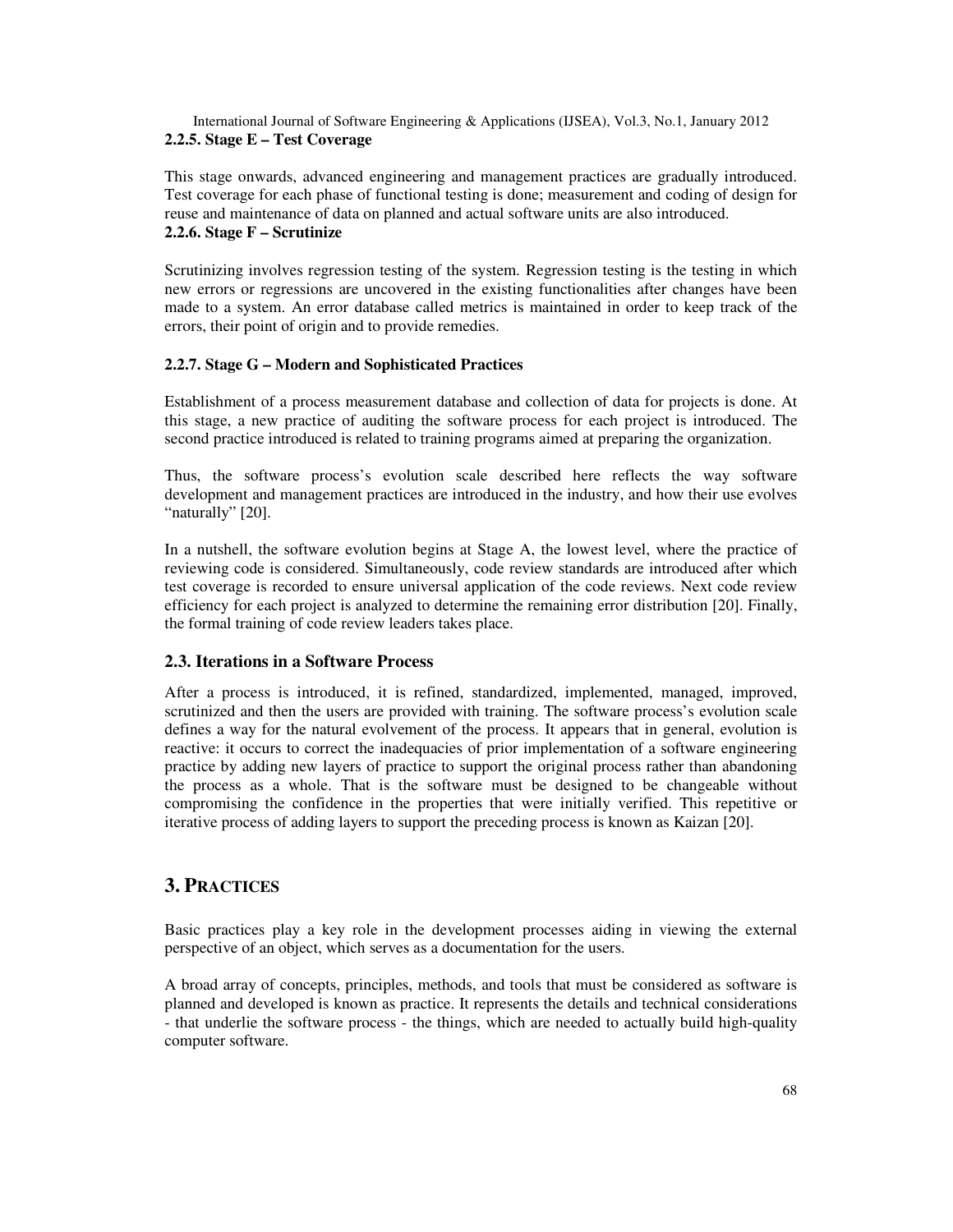International Journal of Software Engineering & Applications (IJSEA), Vol.3, No.1, January 2012 Practices differ as one moves from one environment to the next, and they also change as a situation evolves.

# **3.1. Software Engineering Practice**

We can say that a software engineering practice consists of a collection of concepts, principles, methods, and tools that a software engineer calls upon on a daily basis, which transforms a haphazard unfocused approach into something that is more organized, more effective, and more likely to achieve success.

## **3.2. Software Development Practice**

Development is the process of transforming one's ideas into products. Engineers adopt a systematic and organized approach to their work. As one learns software engineering, one should be exposed to many specific practices (or techniques) for developing software. By software development practice we refer to a requirement employed to prescribe a disciplined, uniform approach to the software development process [11, 86], in other words, a well-defined activity that contributes toward the satisfaction of the project goals; generally the output of one practice becomes the input of another practice [11].

#### **3.3 Best Practice**

Best practice is a benchmark method or technique of proven procedures that represents the most efficient or prudent course of action that has shown surpassing results juxtaposed to those achieved by other means and therefore can be adapted for some other situation to yield outstanding results.

#### A best practice is:

*"a process, technique, or innovative use of technology, equipment or resources that have a proven record of success in providing significant improvement in cost, schedule, quality, performance, safety, environment, or other measurable factors, which impact an organization [12]."* 

Or it may be defined according to Williams as:

*"a software development practice that, through experience and research, has proven to reliably*  lead to a desired result and is considered to be prudent and advisable to do in a variety of *contexts [11]."* 

Over time, we accumulate information on whether new practices are good or not. This information might be just stories of people succeeding with the practice, generally called anecdotal or qualitative evidence. Ideally, someone has done a controlled experiment that shows that a new practice is better than some other practice [11].

# **3.4. Types of practices**

The practices need to be tailored and chosen according to the company's need as well as according to individual needs. These may be classified as – *Rudimental, Substrata, Piecemeal practices.*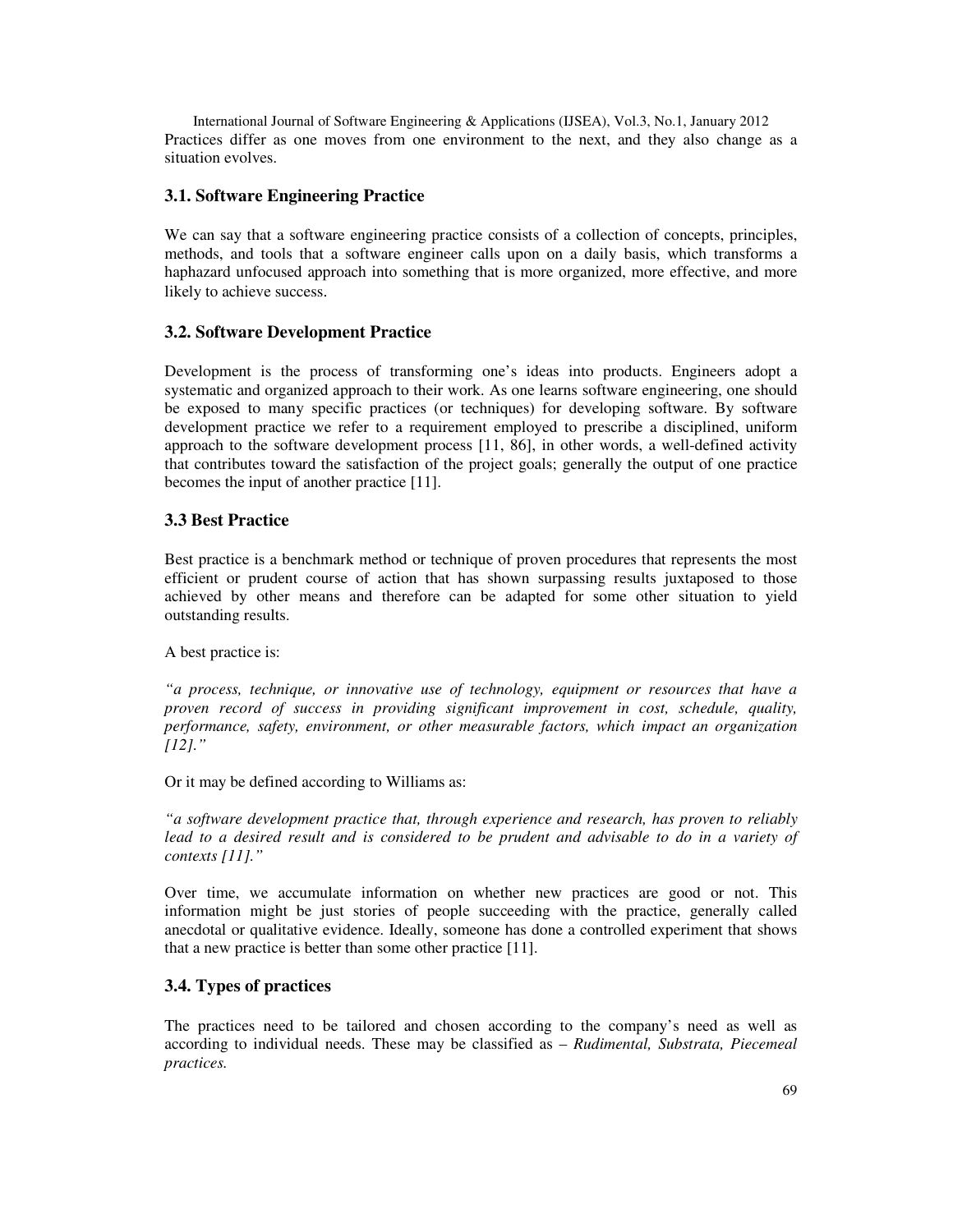#### **3.4.1. Rudimental/Radical Practices**

They are the training wheels you need to get started and when you take them off, it is evident that you know how to ride. However, remember, that you take them off does not mean you forget how to ride. This is an important difference, which all too often is forgotten in the software. "Yeah we used to write functional specification but we don't do that anymore," means you forget to ride, not that you did not need that step anymore [22]. These practices are desiderata, analysis, and feasibility which can be described as follows:

#### • *Desiderata*

It is considered necessary and highly desirable in a software development process. This is the requirements phase where the software, hardware, and functional specifications are delineated according to the user needs. Further, the project purpose and scope is also defined. The failure of many software projects can be directly linked to the lack of complete requirement specifications [21].

Boehm addressed the attributes of a good software requirements specification. They included the following: complete, clear, correct, understandable, consistent, concise, and feasible [22].

#### • *Analysis*

The technique of breaking down a complex topic into smaller parts to gain a better insight into the subject is known as analysis. Analysis of previous works and projects is done and what modules need to be included is discussed upon. Vitharana and Zahedi (1997) recognized the importance of software requirement analysis in building quality software systems [23].

Just as there are software tools available to assist in the basic building of software code, there are tools that monitor how software is behaving as it runs. These software analysis tools offer visibility into the execution history of an application [85] and allow achieving a higher quality and performance.

Four basic types of analysis tools are:

**Code Coverage tool:** It measures the amount of the software that has been executed that is the amount of blocks/lines of the code that has been executed. It also generates summary report at the end.

**Instruction Trace tool:** It is utilized to determine the distribution of instructions and to create a record of exactly what happens as the code is executed.

**Memory Analysis tool:** It analyzes the allocation and de-allocation of memory locations and identifies possible errors.

**Performance Analysis tool:** It identifies performance bottlenecks of the application and allows for fine-tuning for achieving higher performance.

In future analyses will be model-driven, namely centred on abstract models of behaviour; modular and incremental, to enable analysis of components, and of systems before completion;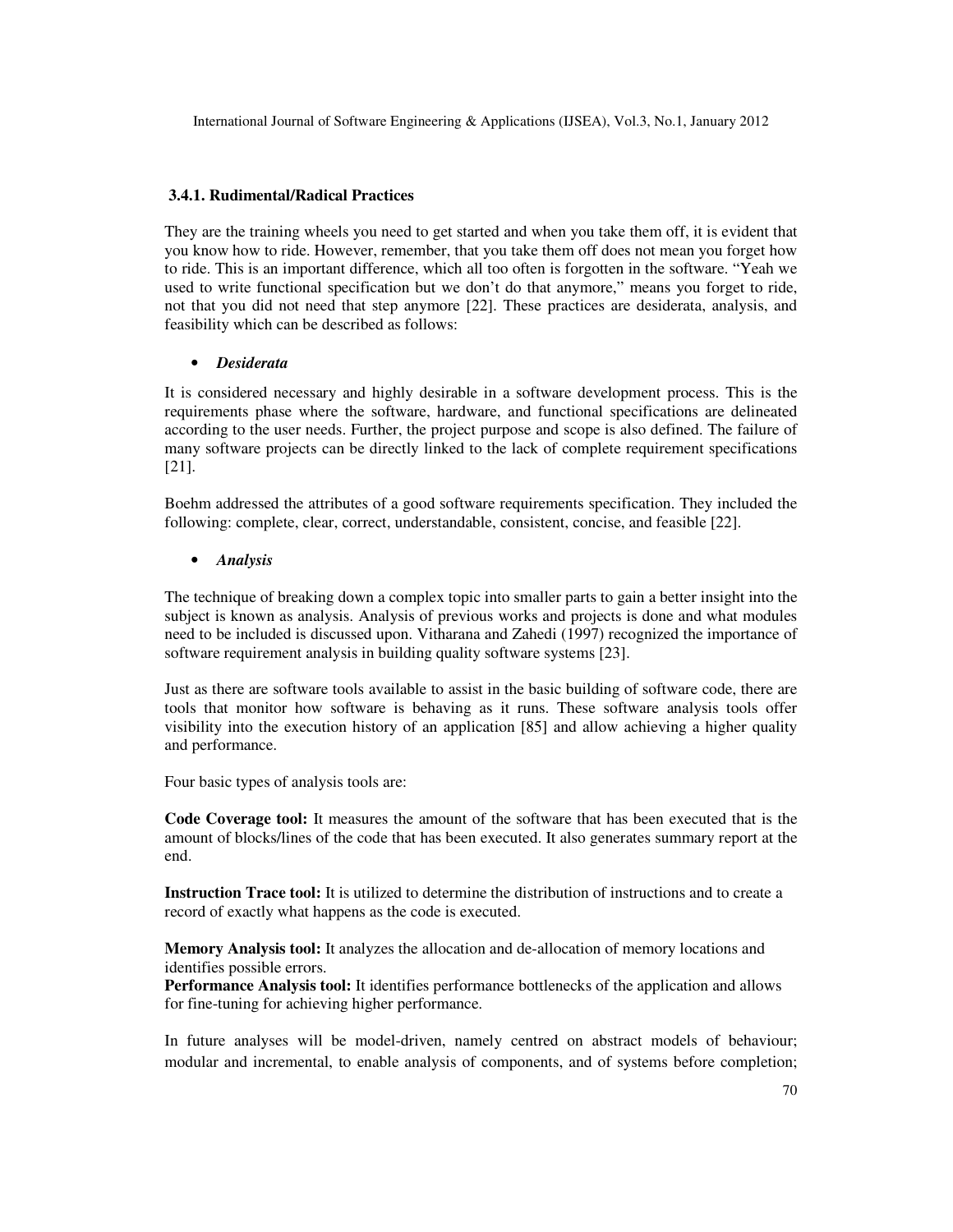International Journal of Software Engineering & Applications (IJSEA), Vol.3, No.1, January 2012 and focussed and partial, rather than uniform, paying closer attention to properties that matter most and to the parts of the software that affect those properties [84].

#### • *Feasibility*

A feasibility study is an important phase in the development of business-related services. The need for evaluation is great, especially in large high-risk information service development projects. A feasibility study focuses on the study of the challenges, technical problems and solution models of information service realization, analyses the potential solutions to the problems against the requirements, evaluates their ability to meet the goals and describe and rationalizes the recommended solution [25].

Feasibility literally means whether some idea will work or not. It knows beforehand whether there exists a sizeable market for the proposed product/service, what would be the investment requirements and where to get the funding from, whether and wherefrom the necessary technical know-how to convert the idea into a tangible product may be available, and so on. In other words, feasibility study involves an examination of the operations, financial, HR and marketing aspects of a business before the venture comes into existence [24].

Types of feasibility are:

**Technical Feasibility:** The term technical feasibility establishes that the product or service can run in the desired way. Technical feasibility means "achievable." This has to be proved without building the system. The proof is defining a comprehensive number of technical options that are possible within known and demanded resources and requirements. These options should cover all technical sub-areas [25].

**Economic Feasibility** : This study evaluates the cost of the software development against the cost benefits from the developed system that is there must be scope for profit after the successful completion of the project.

**Operational Feasibility:** Operational feasibility study tests the working scope of the software to be developed. Higher the operational feasibility, higher is the usability of the system. **Legal Feasibility:** It states that the software developed should not violate any privacy act and is within the bounds of the laws and legislations.

#### **3.4.2. Substrata Practices**

Substrata practices are the foundational practices for software development process. The foundational practices are the rock in the soil that protects your efforts against harshness of the nature, be it a redesign of your architecture or enhancements to sustain unforeseen growth. They need to be put down thoughtfully and will make the difference in the long haul [26]. These practices are cyanotype, prototyping, and coding which can be described as follows:

• *Cyanotype and prototyping* 

We see more and more companies coming to the realization that modernizing how they do requirements is essential to improve their project's predictability and success rates. The English scientist and astronomer Sir John Herschel discovered the cyanotype procedure in 1842. This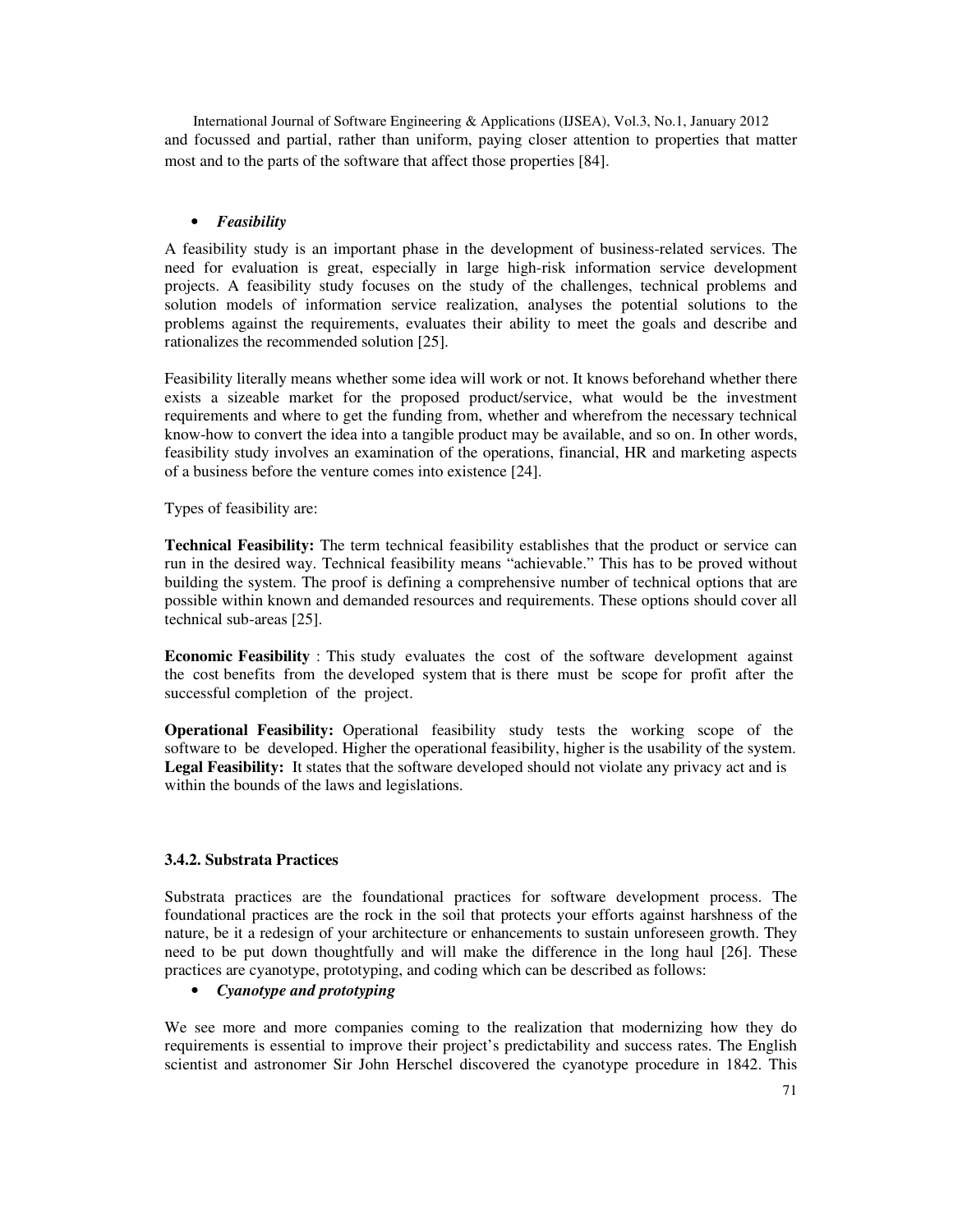International Journal of Software Engineering & Applications (IJSEA), Vol.3, No.1, January 2012 process was one of the first non-silver technologies used to create photographic images. Originated in the 1840's, it was adopted as a copying technique, which became to be known by the term "blueprint," with its blue background reproductions of large engineering, architectural and mechanical drawings.

In, Britain the cyanotype has suffered an almost total aesthetic boycott by photographic artists, connoisseurs, and curators until the last decade or two. In contrast, one can point out to huge archives of cyanotypes where the utility of the process was the paramount consideration. The commercial success of the cyanotype process was owed, not to its pictorial use, but its reprographic applications. These have endowed our language with a new word: 'blueprint', a word that has now taken on an expanded and more abstract meaning. The era of the blueprint as a copying process was heralded by the manufacture of the cheap, sensitized paper in huge quantities. By the turn of the century, its use for copying engineering and architectural plans had become universal in drawing offices [27].

A prototype can be defined as a rudimentary sample, model, exemplar or archetype built to test so that the design can be changed if necessary before the product is manufactured commercially or can be said to be a concept or process or to act as a thing to be replicated or learned from.

• *Coding*

The coding phase comes under the "most important" category of phases. A code to be effective should consist of the 3 C's, which are clear, consistent, and comprehensible.

**Clear:** Clear means that the code should be plain and readily apparent to the mind.

**Consistent**: Being consistent means that the code should be in agreement with itself or with something else and should possess harmony among its parts.

**Comprehensible:** A code is comprehensible when it is capable of being understood or interpreted.

In addition to all this, a code should be lucid and precise. Therefore, a code should be written with utmost care and concern.

#### **3.4.3. Piecemeal Practices**

These practices are the more specialized ones, which provide specific advantages in special conditions. These are the right angle drills – when you need it, there's nothing else that can get between narrow studs and drill a hole perfectly square. At the same time, if there was just one drill you were going to buy, it may not be your first choice [26]. These practices are testing coverage, desegregation, review and scrutiny, tutelage and support which can be described as follows:

#### • *Testing Coverage*

The whole program is covered with test cases which are then evaluated based on some fixed criteria which are specified in the requirements. Thus, test cases are used to measure the compliance of the outcome with the desired specifications. Test coverage is of two types: First, done by the professionals who know everything from soup to nuts about the software, and second, done by third persons who do not know about the validity of the functions and code of the software.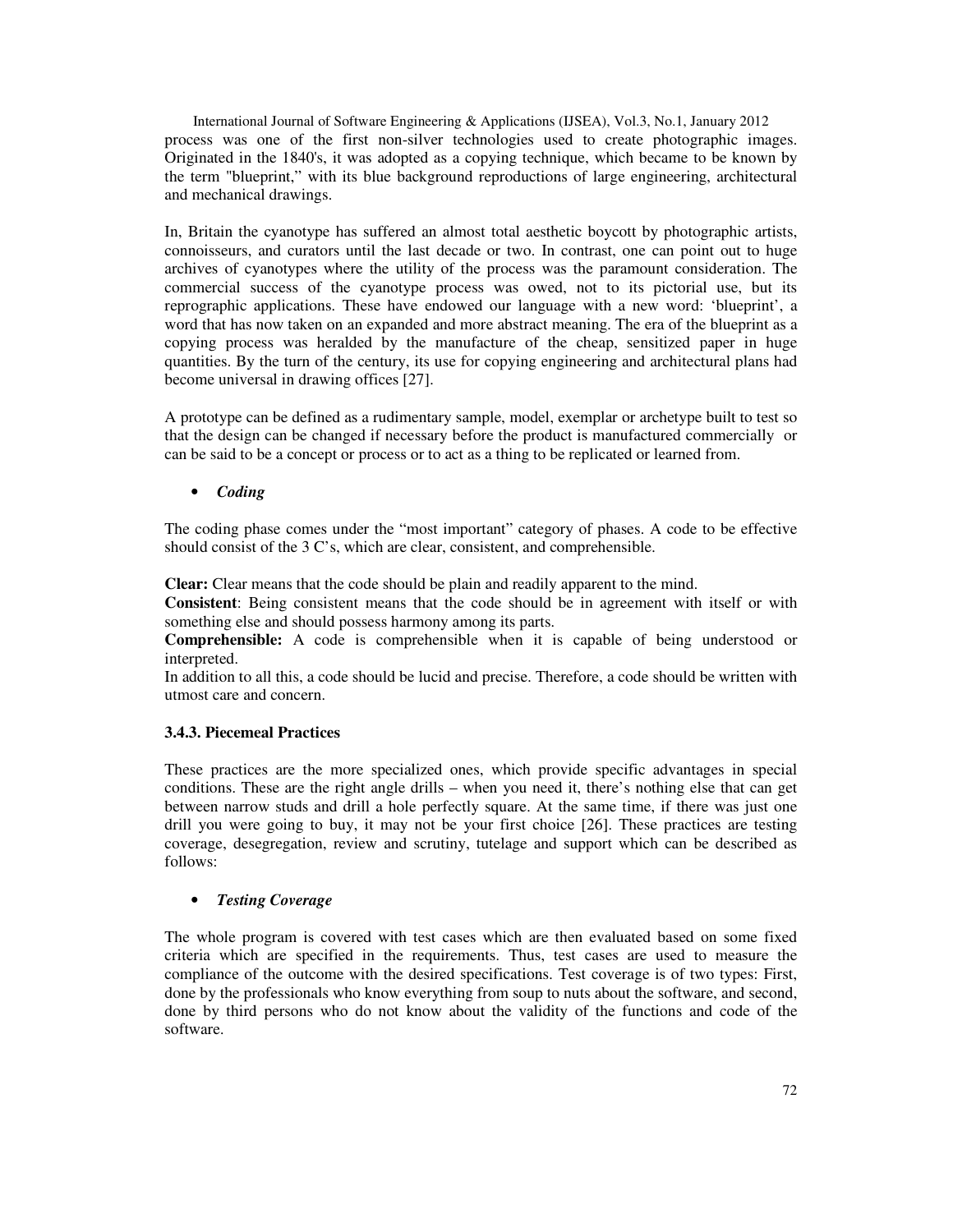## • *Desegregation*

To develop a system various components or parts are manufactured. For the working of the system, these parts need to be integrated so that the system functions coherently. Thus, desegregation is a process of integrating previously segregated parts or components of the system by forming links between them, so that they may function harmoniously and act as an interrelated whole.

## • *Review and Scrutiny*

Review and Scrutiny are to ensure that the product to be delivered is free from defects and errors. This examination done before the final release of the product is known as to review and scrutinize the end product. The removal of errors is necessary so that they do not become defects on delivery to the customers. Once an error becomes a defect, it is known as a softwaremanufacturing defect. When these manufacturing defects are to be removed, the total cost is incurred on the company manufacturing the software. Therefore, it is necessary to review and scrutinize the software before its delivery to the customers so that no further costs are incurred in travel and transportation and in defect removal of the software.

**The Review Process:** The value of software review as a mechanism for software quality improvement has been demonstrated repeatedly for over twenty years. Beginning with the landmark work of Michael Fagan at IBM in 1976 structured review mechanisms such as inspection have been shown repeatedly to be an extremely effective means to find work product defects early in the software development process [72].

As the benefits of such a structured review process became more visible, researchers and practitioners began to devise variations on Fagan's original method. For example, Tom Gilb developed a comprehensive inspection method with precisely defined phases, metrics, and suggested process rates for optimum defect removal effectiveness [72, 73].

A review might be either an inspection or a walk-through, without regard to the distinctions made in the software engineering literature. Nearly everyone agrees that reviews work, and nearly everyone uses them, but the way reviews are conducted differ greatly. Most agree that software projects can be routinely completed within time and budget constraints that only a few years ago could be managed only by luck and sweat. Reviews were instituted first for code, and then extended to design. Extensions to requirements and test-case design are not universal, and some feel that the technique may have been pushed beyond its usefulness. Managers would like to extend the review process, while the technical people are more inclined to limit it to the best understood phases of development. Two aspects of reviews must be separated: managerial control and technical utility. Managers must be concerned with both aspects, but technical success cannot be assured by insisting that certain forms be completed [6].

# • *Tutelage and Support*

Tutelage is a fundamentally collaborative process, enabling a learner to acquire new concepts and skills from examples or from more experienced people [28]. For example: just as a parachuteglider benefits from the tutelage and support of more experienced parachute- gliders or by some learning examples, similarly end- users can learn the product by the help or tutelage and support provided along with the product and can get assistance as and when required.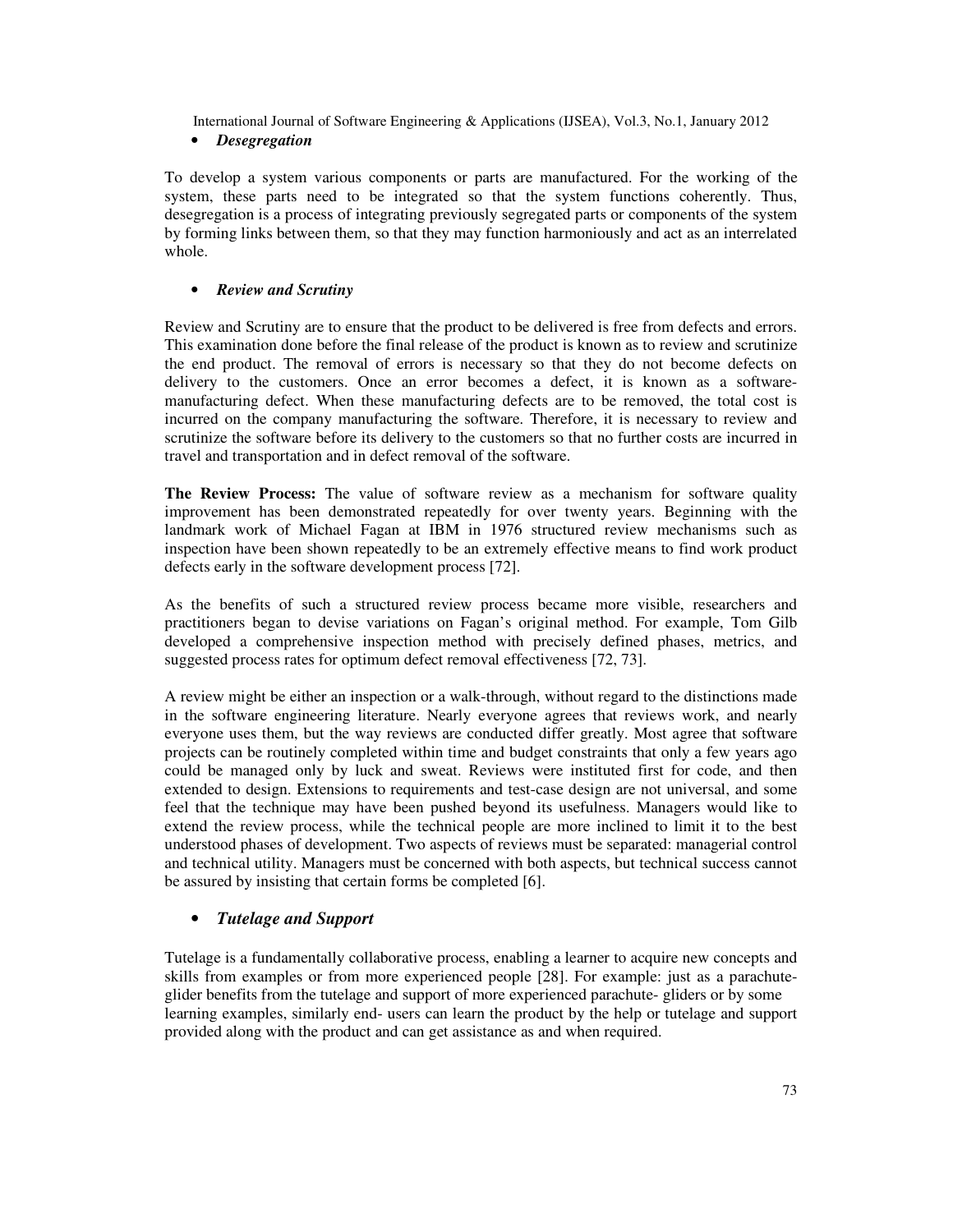#### International Journal of Software Engineering & Applications (IJSEA), Vol.3, No.1, January 2012 **3.5. Rasch Analysis**

examination of initial data for the possibility of a single latent variable along which software development practices can be calibrated and software development organizations can be measured. When we conceptualize mapping both software practices and organizations on the same continuum, it becomes immediately apparent which software engineering practice one would expect to be used and which would be not expected to be used by an organization at any particular point of evolution [20]. It is important for an organization to know which software engineering practices should be used and which should not be used at a particular point of evolution. Rasch analysis includes the.

#### **3.5.1. Rasch Analysis Model**

The Rasch Model specifies within stochastic certainty that the probability of any particular organization using a software engineering practice is a simple function of the sophistication of the organization and the developmental level of the software engineering practice. Specifically, a highly developed organization would have a high probability of using simple software engineering practices [20]. This can be explained with the help of the example:

Figure 3. shows three hypothetical organizations, one primitive and one advanced organization. Conceptually, the primitive organization would be expected to be using software practice p1 and not using practices p2 and p3. Similarly, the advanced organization would be expected to have implemented practices p1 and p2 but not yet p3 [20]. Thus, practices can be calibrated from early to late and the organization should be able to locate its position along the continuum such that it determines which practices are expected to have been implemented and which practices are not expected to have been implemented.



Software Engineering Practices (P)

Figure 2. A hypothetical example of organizations and software engineering practices [20]

The Rasch Model (Wright and Stone, 1979) tests whether this conceptualization describes in a probabilistic sense the actual simultaneous positioning of both organizations and software engineering practices. The expected probability of an organization using a practice is given by Eq. (1).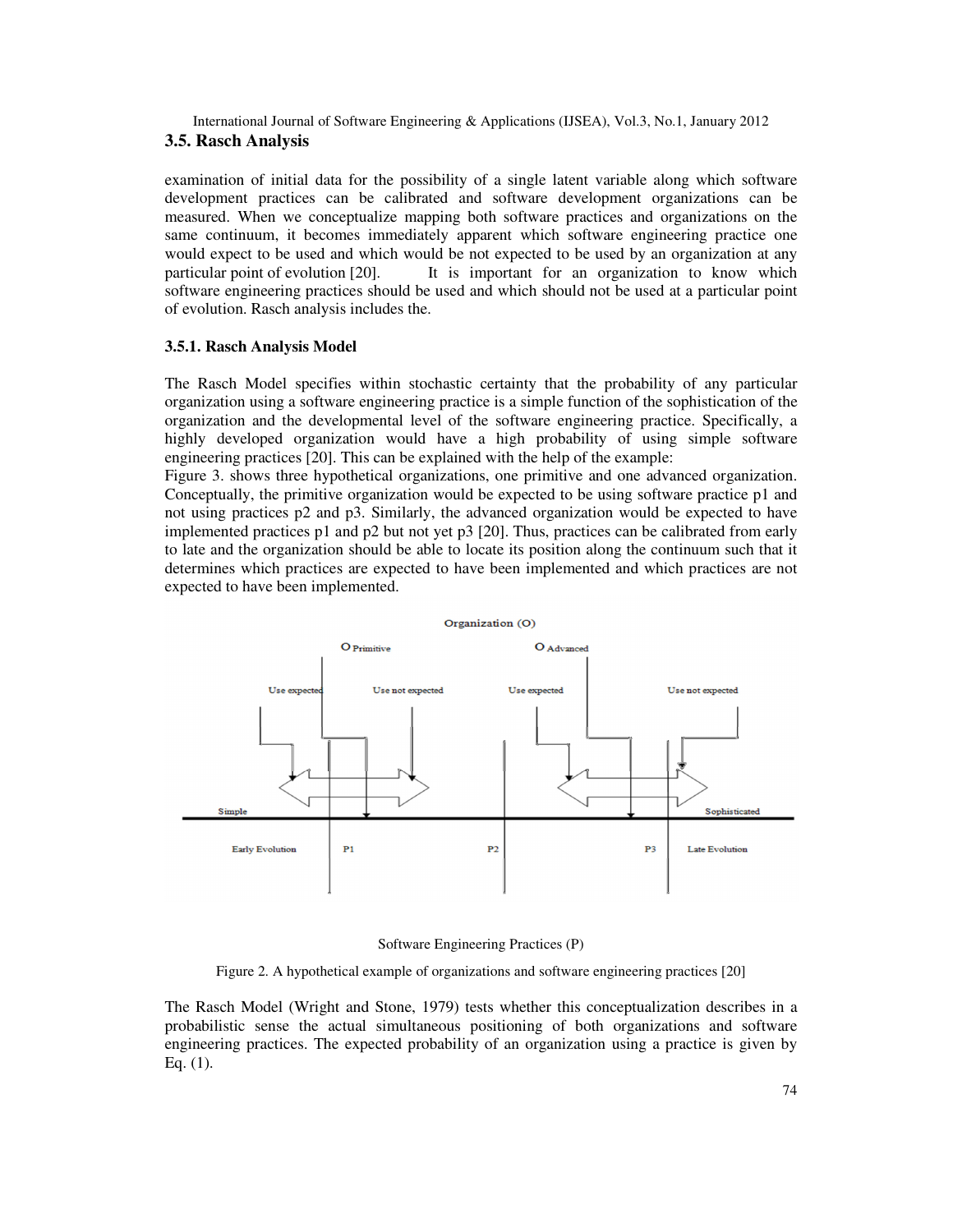$$
P(Xij = 1 | pi, j) = \frac{e^{(pi - 0j)}}{1 + e^{(pi - 0j)}}
$$

Where  $p_i$  is the *i*th software engineering practice;  $o_j$  the *j*th organization;  $X_{ij}$  the response of organization *i* to practice *j*; 1 represents used; and 0 represents not used [20].

Thus we can conclude from the model that a primitive organization is expected to use simple practices but not advanced ones while, an advanced organization is expected to use simple as well as advanced practices.

# **4. SOFTWARE PROCESS**

As software is permeating and the quality problem also increasing exponentially, it is necessary to address the problem to ensure that the software-development process is completed within the defined time, is cost-controlled, and excels in quality.

A process is defined as, "a *sequence of steps performed for a given purpose*" according to IEEE and is defined as, "*the organization of: people, automated support, procedures, and standards*  into work activities designed to produce a specific end result," according to Software Engineering Institute (SEI ) [38]. Process, in a general sense, is composed of three interrelated and interacting ingredients: methods, technologies, and organizations. Methods embody the wisdom of theory and experiences; technologies provide automation of various parts of the process and organizations bound, support or hinder effective processes [13].

After having a look into the terms: software and process, we can now say that a software process deals with the methods and technologies used to assess, support, and improve softwaredevelopment activities [14]. It may be defined as a "*framework consisting of a set of minimally defined activities or steps aimed at the development of a software"* or " *the set of activities, methods and transformations that people use to develop and maintain software and the associated products, for example: product plans, design documents, codes, test cases and user manuals*," according to SEI [38]. The process adopted depends on the software to be built. One process might be appropriate for creating software for an automobile, while an entirely different process would be required for the creation of a gaming platform.

Process concepts are being applied to software with -increasing success [40-42] but the rate of application of these concepts is limited both by the relatively primitive state of knowledge in this new field and by the lack of a common and precise basis for technical communication [40]. In 2004, Carod, Martin and Aranda said that the present software standards or models are process centric [97]. Process centric means that the process sits at the centre and is the core of organizations, people, technology and management. This is depicted in figure 1: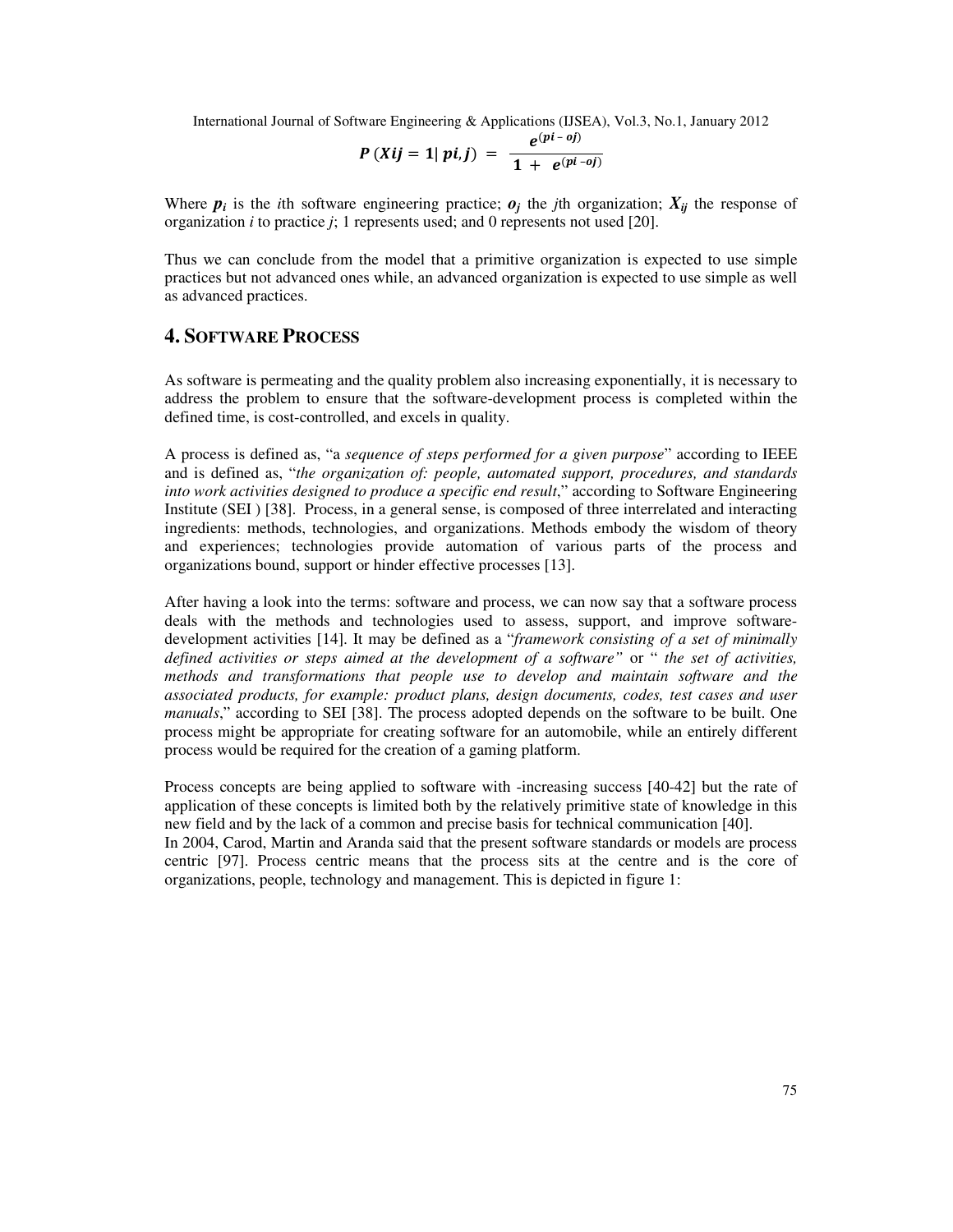

Figure 3. Central role of Process

The field has grown up during the 80s to address the increasing complexity and criticality of software-development activities [14]. It can be viewed in much the same way as software. It has many of the same artifacts and requires quite similar disciplines and methods [39, 40].

Modern software generation is not entirely depended up on process. Even if unbelievable improvements are brought into process, there will be only marginal differences in the form, fit and function of product and the quality of product because today's process based production cannot account the resources and skills aptly [93]. In reality, these days the process itself is getting integrated with software generation intelligence, which is currently, getting transferred to machines [95] which has remained unnoticed [93].

According to Zhong, Madhavji and El Emam (2000), to resolve many issues of the current software industry, there is a need to shift the process centric software generation approach to process and resource centric software generation approach.

Software processes must be evaluated. What constitutes a good process and how can one tell if a particular process fits a specific user need? The first basic requirement is that the properties of a specific process should fit the needs of the project using them [40]. Software process assessments have been widely used for several years and now an increasing number of organizations are conducting such assessments as a business. The software process assessment models are based on the software maturity. Software process maturity implies "the productivity and quality resulting from an organization's software process can be improved over time through consistent gains in the discipline by using the software process [38]." Capability Maturity Model (CMM), Capability Maturity Model Integration (CMMI), People Capability Maturity Model (P-CMM) are some software process assessment models which are discussed as follows:

**Capability Maturity Model (CMM):** The Software Engineering Institute developed the Capability Maturity Model for Software. This model describes the principles and practices underlying software process maturity and is intended to help software organizations improve the maturity of their software processes in terms of an evolutionary path from ad hoc, chaotic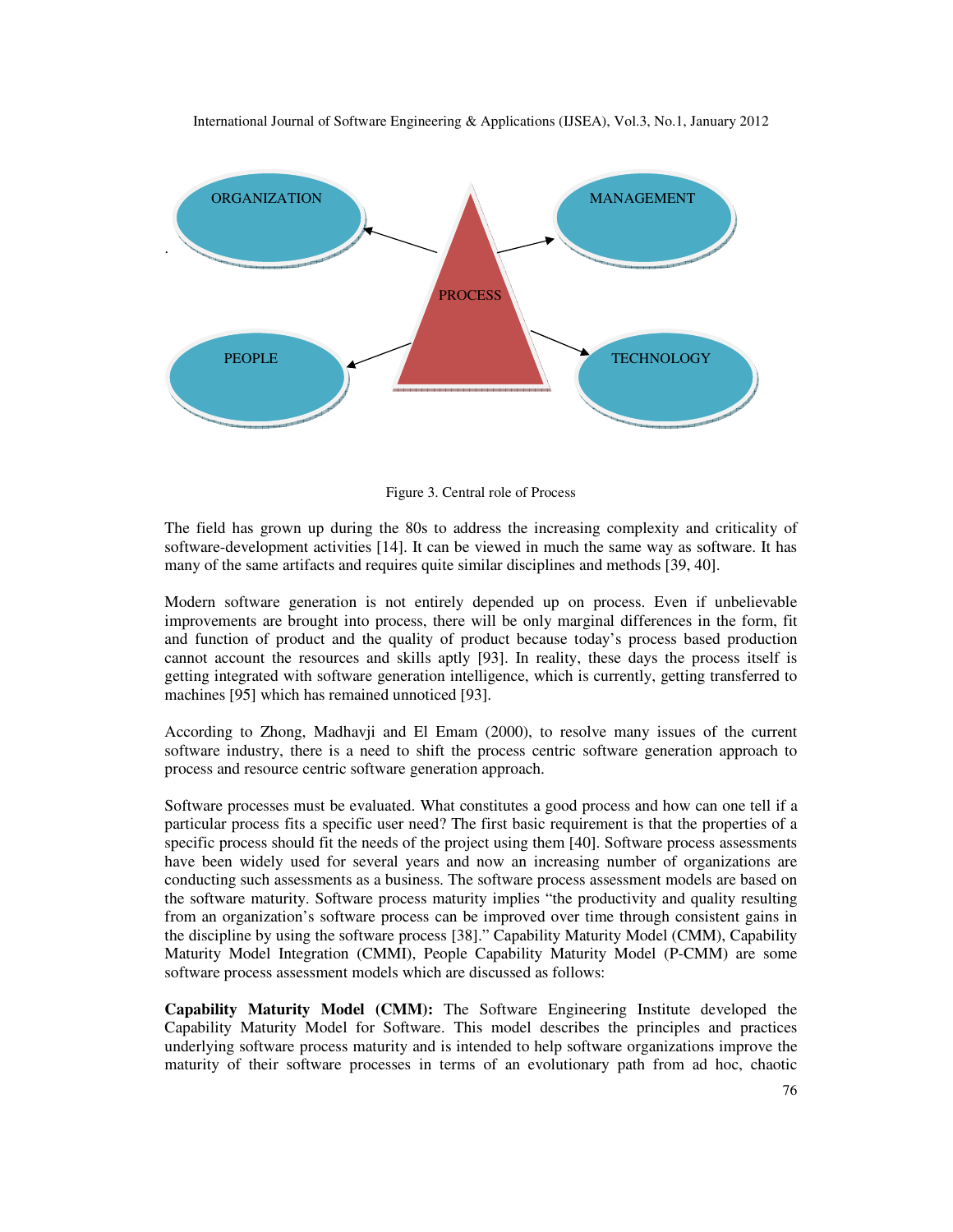International Journal of Software Engineering & Applications (IJSEA), Vol.3, No.1, January 2012 processes to mature, disciplined software processes [43-45]. The CMM is organized into five maturity levels. A maturity level is a well-defined evolutionary plateau toward achieving a mature software process. Each maturity level provides a layer in the foundation for continuous process improvement [45].

**Capability Maturity Model Integration (CMMI):** The purpose of CMM Integration is to provide guidance for improving your organization's processes and your ability to manage the development, acquisition, and maintenance of products or services. There are multiple CMMI models available, as generated from the CMMI Framework. Consequently, one needs to be prepared to decide which CMMI model best fits one's organization's process-improvement needs [46].

In 2007, it was realized that the present CMMI Model for the software industry is mainly capable of handling Process Management, but the problem persists in their fusion with the models of other aspects [93]. Therefore, an exhaustive rework on the available model is required to make it comply with the other individual models [93, 96, 98-100].

**People Capability Maturity Model (P-CMM):** This model is a tool to help address the critical issues in the organization. The People CMM helps organizations characterize the maturity of their workforce practices, establish a program of continuous workforce development, set priorities for improvement actions, integrate workforce development with process improvement, and establish a culture of excellence [47].

## **4.1 Software Development Process**

It may be defined as*, "A software development process is the process by which user needs are translated into a software product. The process involves translating user needs into software requirements, transforming the software requirements into design, implementing the design in code, testing the code, and sometimes installing and checking out the software for operational use [11,86]."* 

#### **4.2. Software Process Management**

Software Process management involves the "*planning, monitoring, and control of the process, and events that occur as software evolves from a rudimentary concept to an operational implementation*." Its objective is institutionalizing the activities of software-development with process method to solve the basic problem [37].

There are various problems associated with software process management. Problems like, ad-hoc style of management and technique; non-establishment of a formal process management system [37]; lack of methodology, technology and tools. To address these problems a solution needs to be provided, which includes pervading the software process principle, theory and concept; availability of advanced tools and practices; and to work towards the process improvement. The solution provided must inculcate some features into it.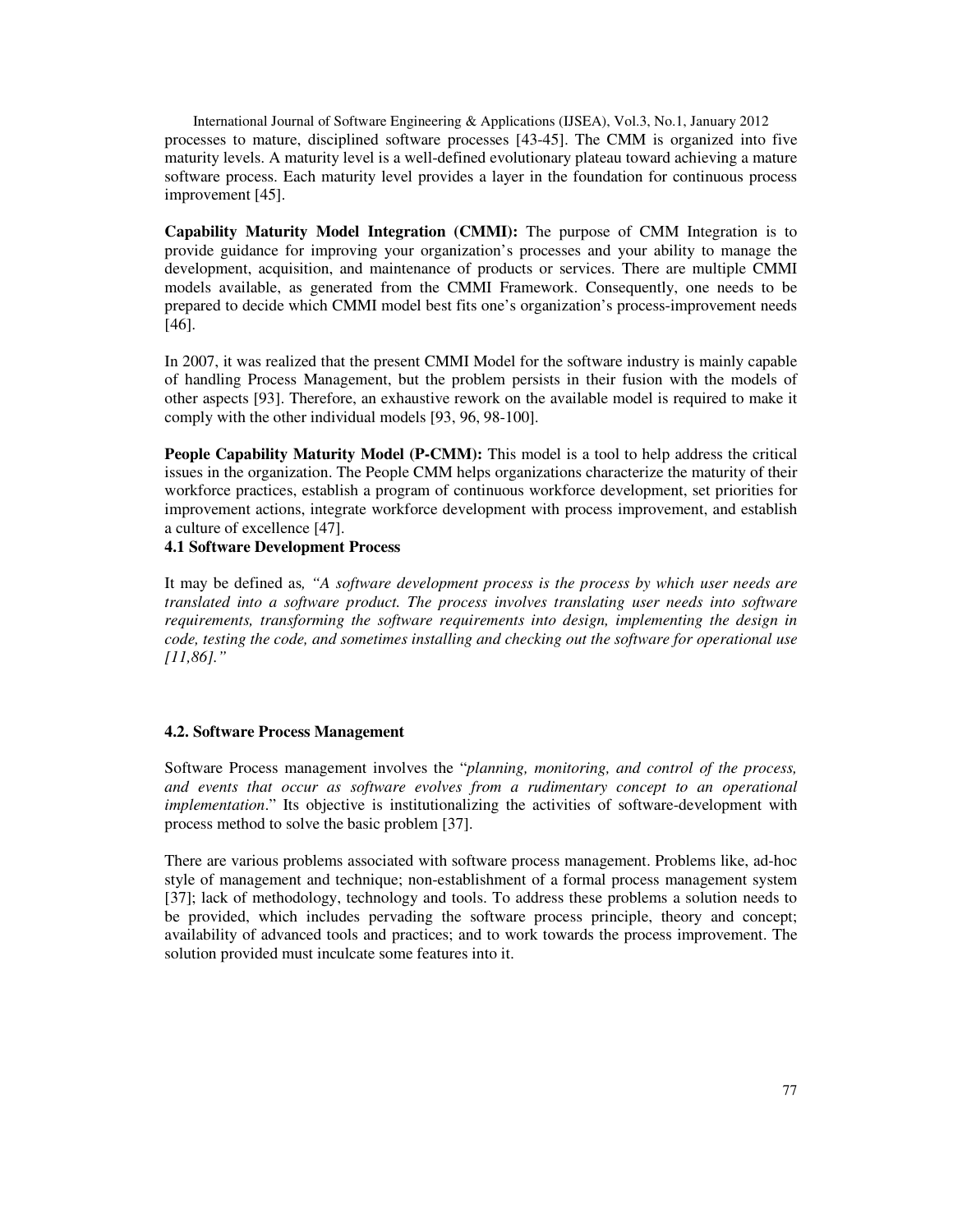## • **Measurement dependent**

Measurement is one of the important components of software processes. It can be used to identify the challenges faced during the development process and provide a remedy for the same; evaluate the quality of the process; evaluate and ameliorate the capability maturity of the process. If there were no measurement of the activities, the scenario would have produced lumps of software, with no fulfilled objectives [94].

# • **Continual Software Process Improvement**

For the last decade, software process improvement has been a primary approach to improving software quality [55, 61]. Software process improvement refers to a defined framework of software procedures that define the steps and methods of a software process, define measures to assess and benchmark the process, and implement the defined procedures while looking for continuous improvement opportunities. Juran [56, 61], [57, 61], Deming [58, 61] and Crosby [59, 61] have long advocated process improvement as a means to improve quality in product development, manufacturing and services. Humphrey's early research in software engineering highlighted the need for process improvement in the software industry [60, 61]. He drew on principles from manufacturing in developing quality oriented process guidelines for software development, which evolved into the Capability Maturity Model [61, 62]. As the adoption and acceptance of the CMM model have spread, the research literature has become populated with numerous studies establishing a positive relationship between software process improvement and software quality [61-64] and the relationships among process, quality and cost [61, 67, 68-71].

# **5. IMPROVING THE SOFTWARE DEVELOPMENT PROCESS**

Some very small changes can improve productivity in many installations. While there is no empirical evidence that will permit us to forecast gains, there is a general consensus in the software community (like that for the use of high-level languages) that supports these ideas [6]:

# • **Iterative Enhancement**

Several techniques have been suggested as aids for producing reliable software that can be easily updated to meet changing needs [76, 77]. These include the use of a top-down modular design, a careful design before coding, modular well-structured components, and a minimal number of implementers. It is generally agreed that the basic guideline is the use of a top-down modular approach using "stepwise refinement" [78] known as iterative enhancement. This technique is a practical approach to software-development that begins with a simple initial implementation of a properly chosen subproject, which is followed by the gradual enhancement of successive implementations in order to build the full implementation [75].

# • **Evaluating Methods and Tools**

A software tool is a system, which assists in some phase of the software development process. Therefore, it becomes necessary to constantly evaluate the tools and method in order to work towards software process improvement. In fact, a separate organization with this charter should be established [6] which totally focuses on the tool evaluation, their findings and according to these findings provide a better tool or methodology for the software-development.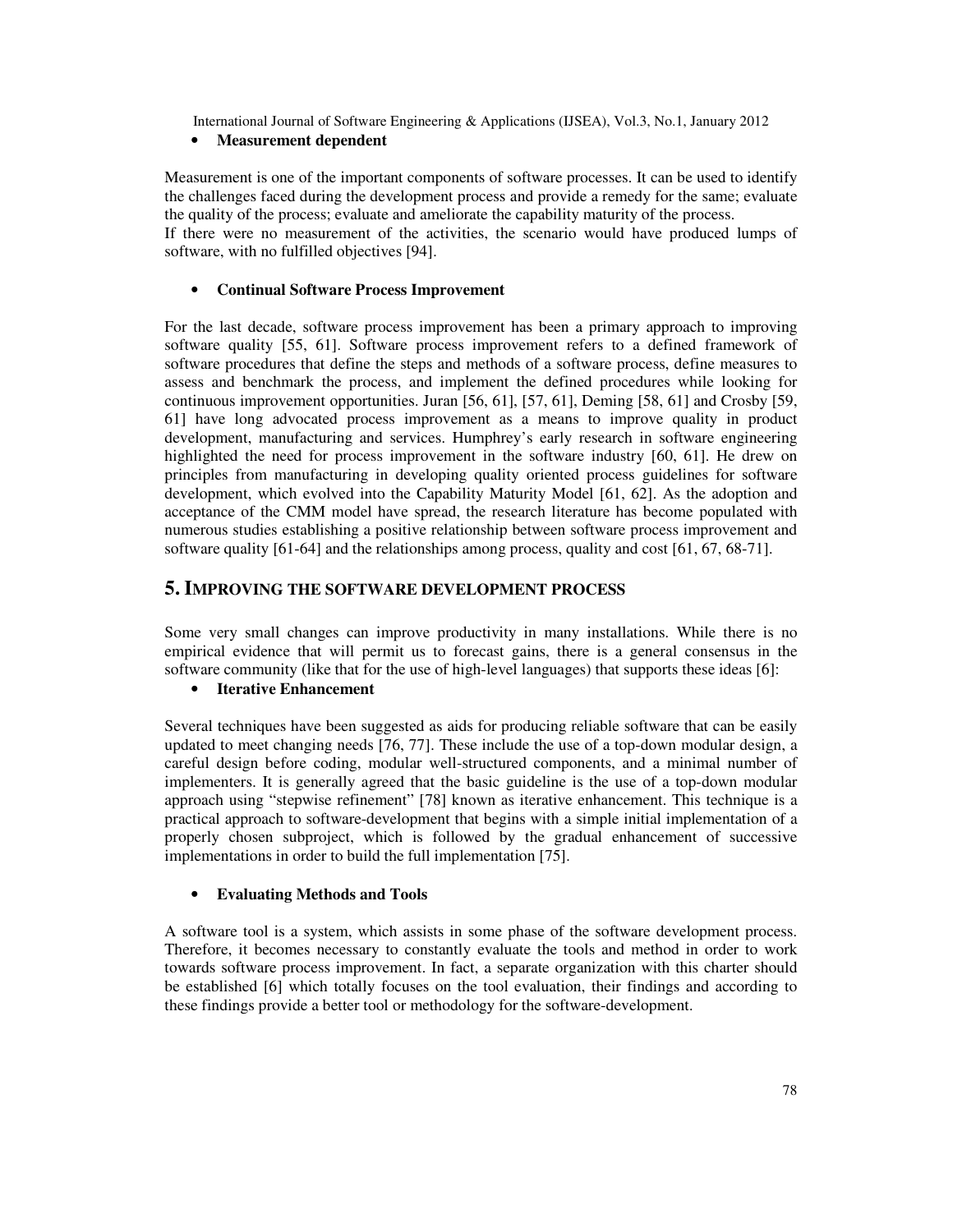#### • **Improving the Review Process**

Review is extremely labor-intensive. Typical procedures for FTR involve individual study of hard-copy designs or source listings and hand-generated annotations, followed by a group meeting where the documents are paraphrased line by line, issues are individually raised, discussed, and recorded by hand, leading eventually to rework assignments and resulting changes [74]. Thus, the manual labor should be reduced so that the reviewers can spend more time and effort in finding out the logical errors rather than spending time on the formatting and syntactic errors. This can be possible by the use of tools and methodologies, which can be used to resolve the formatting anomalies. These tools help strengthen the software review process.

#### **CONCLUSION**

The computer-based market is worth hundreds of billions of USD, which affects the people in some or the other way. Thus, it is necessary to have qualified software professionals. These software professionals have the responsibility to adopt the best practices in the industry to increase the success rate of their projects. This itself is a great responsibility in hand for the software people. It becomes important for them to search various practices and adopt the most suitable for the organization. Adopting the practice needs the understanding of the calibration of the practices with the organization. Further, software engineering techniques often pay heed only on the initial software-development and not on the continual evolution of the software. Software is flexible; it is continually evolving primarily due to changing or evolving needs, advancement of technology, changes in the operational environment and due to discovery of latent errors. This evolution enables the software to retain its previous characteristics and attain new characteristics, which work towards the melioration of the software. Only evolving the software does not help, advanced tools and methodologies are also needed and must be constantly evaluated for their efficiency and effectiveness check.

## **ACKNOWLEDGMENT**

This work was supported by Jaipur Engineering College and Research Centre (JECRC). We are thankful to Mr. Arpit Agarwal (Director, JECRC) for valuable suggestions, kind support and encouragement. Further, also want to convey thanks to Dr. Ekta Menghani (Biotechnology Department, MGIAS,) Associate Professor Manish Tiwari (E&C Department, JECRC) for their time-to-time suggestions and technical support.

#### **REFERENCES**

- [1] Shihab A. Hameed, Khalid Al and Khateeb, Zubayda Mutaz, "*Software Engineer Islamic Ethics an Interactive Web-Based Model* ."
- [2] Boehm, B.W. "*Improving Software Productivity*," IEEE Computer (20. ^), September 1987, pp.43-57.
- [3] Tridas Mukhopadhyay , Steven S. Vicinanza and Michael J. Prietula , "*Examining the Feasibility of a Case-Based Reasoning Model for Software Effort Estimation,"* Carnegie Mellon University,U.S.A.
- [4] L. Osterweil "*Software Processes are Software too*," in Proceedings of the 9th. International Conference on Software Engineering, ACM Press, New York, N.Y., pp. 2-13, 1987.
- [5]Matteo Gaeta, Consorzio CRMPA Centro di Ricerca in Matematica Pura ed Applicata, Pierluigi Ritrovato, Dipartimento di Ingegneria dell'Informazione e Matematica Applicata – Università di Salerno Via ponte don Melillo – 84084 Fisciano – Italy, "*Generalised Environment for Process Management in Cooperative Software Engineering."*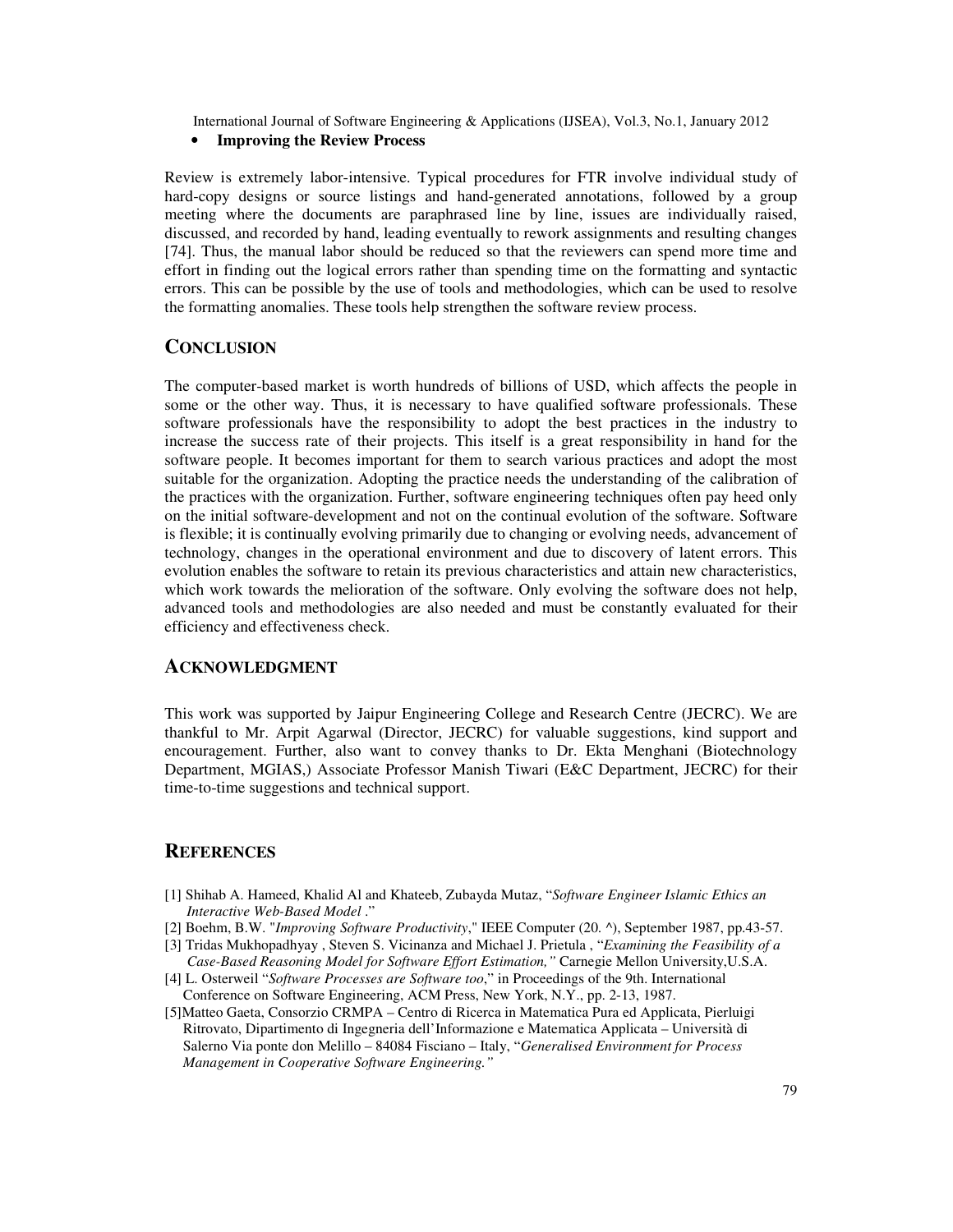International Journal of Software Engineering & Applications (IJSEA), Vol.3, No.1, January 2012 [6] Marvin V. Zelkowitz, Raymond T. Yeh, Richard G. Hamlet, John D. Gannon, and Victor R. Basili,

- "*Software Engineering Practices in the US and Japan*," University of Maryland.
- [7] Fritz Bauer, "*40 Years of Software Engineering, A Look Back"*, Keynote Speech at ICSE 2008, Presented by Manfred Broy.
- [8] Binghui Helen Wu, " *On Software Engineering and Software Methodologies, A Software Developer's Perspective*."
- [9] Mary Shaw, " *Prospects for an Engineering Discipline of Software,"* IEEE Software Dec. 1990.
- [10] Barry Boehm, "*A View of 20th and 21st Century Software Engineering*, " Keynote speech at ICSE 2006.
- [11] Dr. Laurie Williams, *"A (partial) Introduction to Software Engineering Practices and Methods."*
- [12] Javelin Technologies, *"Best Practice Definition*," Oakville, Ontario, Canada, 2002.
- [13] Dewayne E. Perry, Professor and Motorola Regents Chair in Software Engineering Electrical and Computer Engineering, The University of Texas at Austin,"*Dimensions of Software Evolution*."
- [14] Alfonso Fuggetta, Politecnico di Milano, "*Software Process: A Roadmap*."
- [15] Michele Lanza, Faculty of Informatics University of Lugano, Switzerland, "*Software Evolution*."
- [16] *Software and System Safety Research Group: A White Paper* by Nancy Leveson Aeronautics and
- Astronautics Massachusetts Institute of Technology.
- [17] E.Karch, "*Lehman's Laws of Software Evolution and the Staged Model*."
- [18] Lehman MM, Ramil JF,Wernick PD and Turski WM.Metrics *, "laws of software evolution— the nineties view*," Proceedings of the 4th International Software Metrics Symposium (Metrics '97), IEEE Computer Society Press: Los Alamitos CA, 1997; 20.
- [19] M.Ahmed nacer, Computer System and Applications ACSIEEE International Conference, 2001, "*Towards a new approach on software process evolution*."
- [20] David E.Drehmer, Sasa M.Dekleva, 2000, *A note on the evolution of software engineering practices."*
- [21] Connolly, T., Begg, C., & Strachan, A. (1999*), " Database Systems: A Practical Approach to Design, Implementation and Management (Second Ed.)*," Reading MA: Addison – Wesley.
- [22] Boehm, B. (1984), "*Verifying and validating software requirements and design specifications*," IEEE Software, 1(1), 75-88.
- [23] Vitharana, P., & Zahedi, F. (1997), "*Group Decision Support for Software Requirements Analysis. Association for Information Systems. "*
- [24] Dr. Anand Saxena, Seema Sodhi, "Lesson 5 *Feasibility Analysis, Project Report and Business Plan."*
- [25] Teppo Kivento*, "Technical feasibility."*
- [26] Ram Chillarege, Center for Software Engineering, IBM Research, "*Software Testing Best Practices*."
- [27] Mike Ware, "*Cyanotype, The history, science and art of photographic printing in Prussian blue*."
- [28] Andrea Lockerd and Cynthia Breazeal, "*Tutelage and Socially Guided Robot Learning*."
- [29] M.Shaw , "*The coming age of software architecture research*," Proceedings of the International Conference on Software Engineering May (2001).
- [30] W.F.Tichy, P.Lukowicz, L.Prechelt and E.Heinz, "*Experimental evaluation in computer science: a quantitative study*," Journal of Systems and Software Jan (1995).
- [31] M.V.Zelkowitz and D.Wallace, "*Experimental validation in software engineering, Information and Software Technology,"* 39 (1997) 735- 743.
- [32] N.Fenton, S.L.Pfleeger and R.L.Glass*, "Science and Substance: a challenge to software engineers*," IEEE Software July (1994).
- [33] C.Potts, "*Software engineering research revisited*," IEEE Software May (1993).
- [34] R.L.Glass, "*The software-research crisis*," IEEE Software Nov (1994).
- [35] R.L.Glass, I.Vessey and V.Ramesh*, "Research in software engineering: an analysis of the literature*," Elsevier, Information and Software Technology 44 (2002) 491- 506.
- [36] F.Land, Leo*, "the first business computer: a personal experience*, in: R.L.Glass (Ed.)., *In the Beginning: Recollections of Software Pioneers*," IEEE Computer Society Press, New York, 1998.
- [37] Qing Wang *, "Software Process Management: Practices in China*," Institute of Software Chinese Academy of Sciences.
- [38] Dr. Sami Zahran*,"Software Process Improvement using Capability Maturity Model "CMM."*
- [39] Osterweil, L.J., "*Software Processes are Software Too*," Proceedings of 9<sup>th</sup> International Conference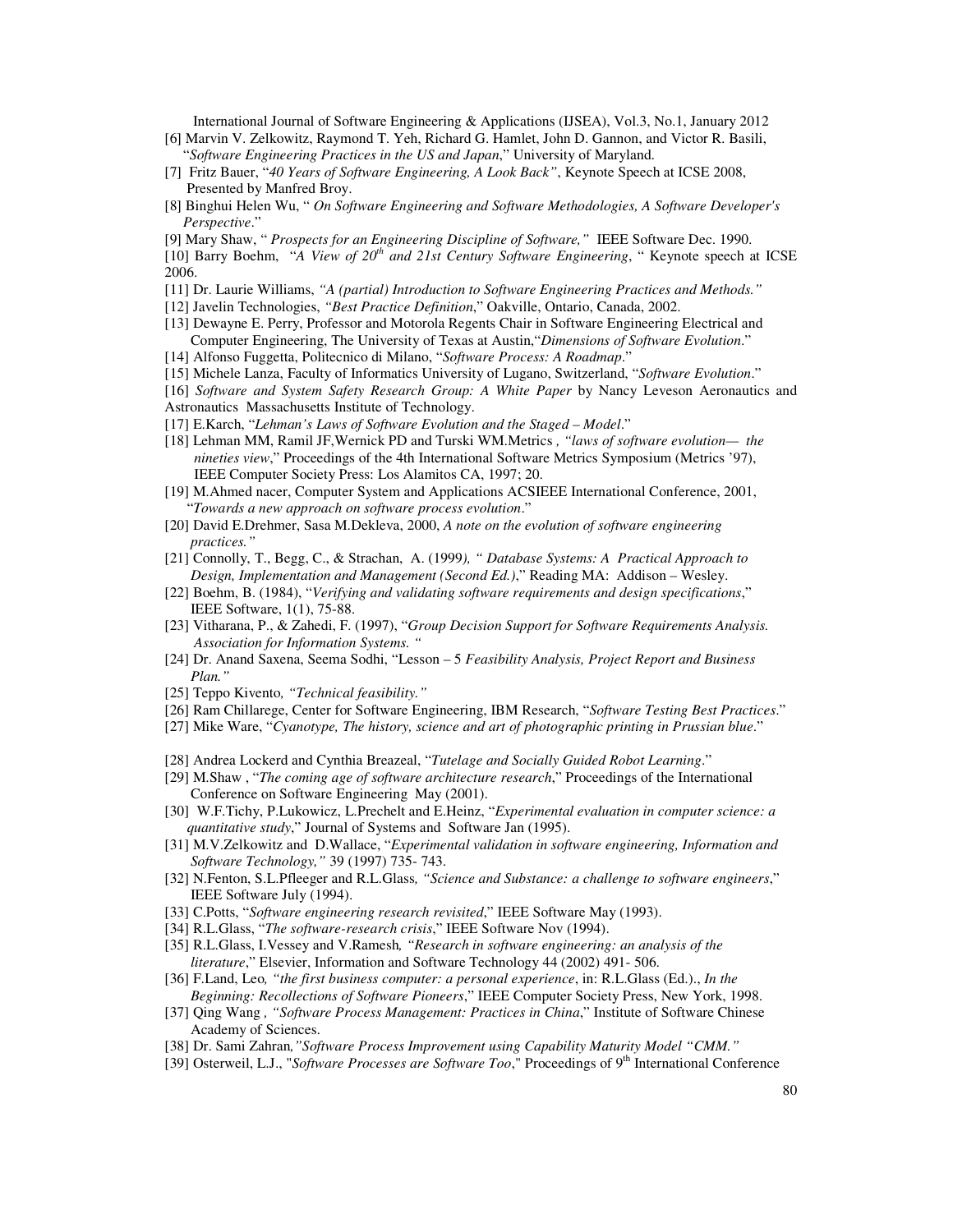International Journal of Software Engineering & Applications (IJSEA), Vol.3, No.1, January 2012 on Software Engineering (ICSE9), IEEE Computer Society Press, April 1987.

- [40] A Peter H. Feller, Watts S. Humphrey, "*Software Process Development and Enactment: Concepts and Definitions*," September 1992.
- [41] Humphrey, W.S., Snyder, T,.F and Willis, R.R., "*Software Process Improvement at Hughes Aircraft*," IEEE Software, July 1991, pp. 11-23.
- [42] Kolkhorst, B.G. and Macina, A.J. "*Developing Error-Free Software*," Proceedings of Computer Assurance COMPASS '88, NIST, IEEE, July 1988.
- [43] Mark C. Paulk, Bill Curtis, Mary Beth Chrissis, and Charles V. Weber, "*Capability Maturity Model for Software, Version 1.1,"* (CMU/SEI-93-TR-24, ADA 263403), Pittsburgh, PA: Software Engineering Institute, February 1993.
- [44] Mark C. Paulk, Charles V. Weber, Suzanne M. Garcia, Mary Beth Chrissis, and Marilyn W. Bush. "*Key Practices of the Capability Maturity Model,Version 1.1,"* (CMU/SEI-93-TR-25, ADA 263432), Pittsburgh, PA: Software Engineering Institute, February 1993.
- [45] Mark C. Paulk*,* "*A Comparison of ISO 9001 and the Capability Maturity Model for Software,"* Carnegie Mellon University, Software Engineering Institute, 7-1-1994.
- [46] "*Capability Maturity Model® Integration (CMMISM), Version 1.1"*, (CMU/SEI-2002-TR-028, ESC- TR-2002-028) CMMISM for Software Engineering (CMMI-SW, V1.1), Carnegie Mellon, Software Engineering Institute, August 2002.
- [47] Bill Curtis, Bill Hefley and Sally Miller, "*People Capability Maturity Model (P-CMM) Version 2.0, Second Edition*," Carnie – Mellon University, Software Engineering Institute.
- [48] Belady L and Lehman M. , "*A model of large program development*," IBM Systems Journal 1976; 15(3):225–252.
- [49] Evelyn J. Barry, Chris F. Kemerer, and Sandra A. Slaughter, "*How software process automation affects software evolution: a longitudinal empirical analysis*," Journal Of Software Maintenance And Evolution: Research And Practice, J. Softw. Maint. Evol.: Res. Pract. 2007; 19:1–31, Published online in Wiley InterScience.
- [50] Lehman MM, Ramil JF, "*Software evolution—background, theory, practice,"* Information Processing Letters 2003; 88(1–2):33–44.
- [51] Belady LA, Lehman MM, *"Program Evolution: Processes of Software Change*," Academic Press: London, 1985; 538 pp.
- [52] Lehman MM, "*On understanding laws, evolution and conservation in the large program life Cycle*," Journal of Systems and Software 1980; 1(1):213–221.
- [53] T. Mens and K.Mens, "*Assessing the evolvability of software architectures*," In Proceedings of the ECOOP'98, 1998.
- [54] Robert Brcina, Stephan Bode and Matthias Riebisch, "*Optimisation Process for Maintaining Evolvability during Software Evolution*," Technical University of Ilmenau, Germany.
- [55] T. Dyba, "*An Empirical Investigation of the Key Factors for Success in Software Process Improvement*," IEEE Trans. Soft-ware Eng., vol. 31, no. 5, pp. 410-424, 2005.
- [56] J.M. Juran, "*A Note on Economics of Quality*," Industrial Quality Control, pp. 20-23, 1959.
- [57] J.M. Juran, "*Juran on Quality by Design: The New Steps for Planning Quality into Goods and Services*," Free Press, 1992.
- [58] W.E. Deming, "*Out of Crisis*," MIT Center for Advanced Engineer-ing Study, 1992.
- [59] P.B. Crosby, "*Quality is Free*," McGraw-Hill, 1979.
- [60] W.S. Humphrey, "*Characterizing the Software Process: A Ma-turity Framework*," IEEE Software, vol. 5, no. 3, pp. 73-79, 1988.
- [61] Donald E., Kemerer , Chris F., Member, IEEE Computer Society and Slaughter and Sandra A, " *Software Process Improvement Reduce the Severity of Defects?*," A Longitudinal Field Study Harter, IEEE Transactions On Software Engineering.
- [62] M.C. Paulk, B. Curtis, M.B. Chrissis, and C.V. Weber, "*Capabili-ty Maturity Model, Version 1.1*," IEEE Software, vol. 10, no. 4, pp, 18-27, 1993.
- [63] J. Herbsleb, D. Zubrow, D. Goldenson, W. Hayes and M. Paulk, "*Software quality and the Capability Maturity Model*," Comm. of ACM, vol. 40, no. 6, 1997.
- [64] G. Li and S. Rajagopalan, "*Process Improvement, Quality and Learning Effects*," Management Science, vol. 44, pp. 1517-1532, 1998.
- [65] M.S. Krishnan and M.I. Kellner, "*Measuring Process Consisten-cy: Implications for Reducing*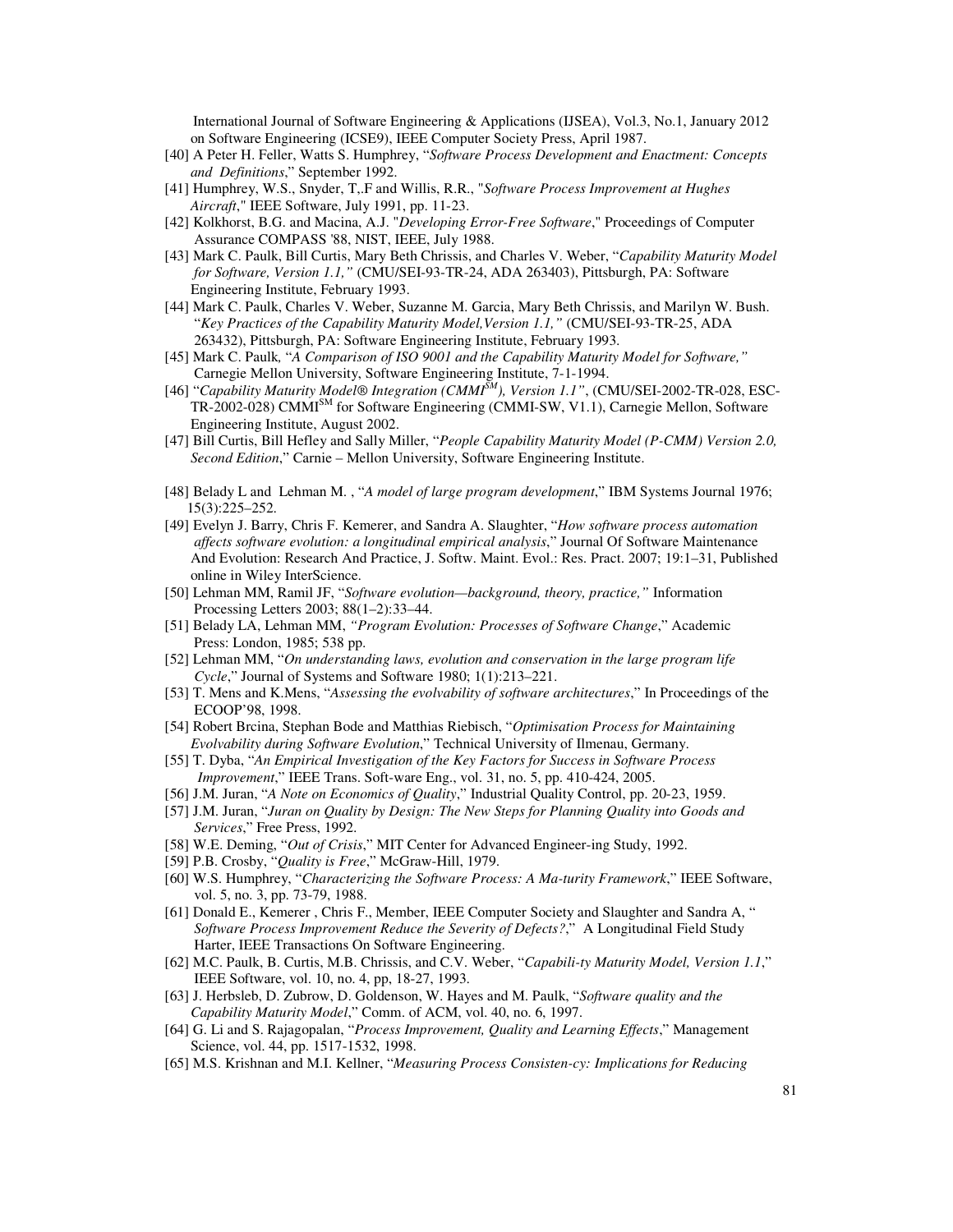International Journal of Software Engineering & Applications (IJSEA), Vol.3, No.1, January 2012  *Software Defects*," Management Science, vol. 25, pp. 800-815, 1999.

- [66] N. Ramasubbu, S. Mithas, M. S. Krishnan, and C. F. Kemerer, "*Work Dispersion, Process-Based Learning and Offshore Soft-ware Development Performance*," MIS Quarterly, v. 32, n. 2, pp. 437- 458, June 2008.
- [67] M.S. Krishnan, C.H. Kriebel, S. Kekre and T. Mukhopadhyay, "*An Empirical Analysis of Productivity and Quality in Software Products*," Management Science, vol. 46, no. 6, 2000.
- [68] D.E. Harter, M.S. Krishnan, and S.A. Slaughter, "*Effects of Process Maturity on Quality, Cycle Time and Effort in Software Product Development*," Management Science, vol. 46, pp. 451-466, 2000.
- [69] H. Wohlwend and S. Rosenbaum, "*Schlumberger's Software Improvement Program*," IEEE Trans. Software Eng., vol. 20, no. 11, pp. 833-839, 1994.
- [70] M. Diaz and J. Sligo, "*How Software Process Improvement Helped Motorola*," IEEE Software, vol. 14, no. 5, pp. 75-81, 1997.
- [71] M. Agrawal and K. Chari, "*Software Effort, Quality and Cycle."*
- [72] Adam A.Porter and Philip M.Johnson, "*Assessing Software Review Meetings: Results of a Comparative Analysis of Two Experimental Studies,"* Feb 1997.
- [73] Tom Gilb, "Dorothy Graham, " *Software Inspection*," Addison-Wesley, 1993.
- [74] Philip M. Johnson and Danu Tjahjono, "*Improving Software Quality through Computer Supported Collaborative Review*," Proceedings of the Third European Conference on Computer Supported Cooperative Work, Milan, Italy, September 1993.
- [75] Victor R.Basili and Albert J.Turner, "*Iterative Enhancement: A Practical technique for Software Development"*, IEEE Transactions on Software Engineering, Vol. SE-1, No.4, Dec 1975.
- [76] H.D.Mills, "*On the development of large, reliable programs*," Rec.1973 IEEE Symp. Comp. Software Reliability, Apr. 11973, pp. 155-159.
- [77] D.L.Parnas," *On the criteria to be used in decomposing systems into modules,"* Commun. Ass. Comput. Mach, Vol 15, pp. 1053-1062, Dec. 1972.
- [78] N.Wirth, "*Program development by stepwiswe refinement,"* Commun, Ass.Comput. Mach., Vol. 14, pp. 221-227, Apr. 1971.
- [79] S. L. Pfleeger, "*Software Engineering: Theory and Practice*", Upper Saddle River, NJ: Prentice Hall, 1998.
- [80] F. P. Brooks, " The Mythical Man-Month, Anniversary Edition": Addison-Wesley Publishing Company, 1995.
- [81] W. W. Gibbs, "*Software's Chronic Crisis*," in Scientific American, 1994, pp. 86-95.
- [82] Robert L.Glass, "*The Software Research Crisis*," Computing Trends, IEEE Software.
- [83] Ian Sommerville , "*Software Engineering*," Seventh Edition. Pearson.,Addison Wesley Boston, ISBN 0-321-21026-3, 2004.
- [84] Daniel Jackson and Martin Rinard, "*Software Analysis: A Roadmap*," Laboratory for Computer Science, Massachusetts Institute of Technology.
- [85] "*Techniques and Tools for Software Analysis*," Freescale Semiconductor.
- [86] IEEE, "*IEEE Standard 610.12-1990, IEEE Standard Glossary of Software Engineering Terminology*," 1990.
- [87] Mika Ahokas, Jyrki Kontio, Markus M. Mäkelä, Päivi Pöyry and Aki Lassila, "*Effects of Software Engineering Practices on the Scalability of Firms' Software Development Output."*
- [88] Cusumano, M., *"The Business of Software: What Every Manager, Programmer, and Entrepreneur Must Know to Thrive and Survive in Good Times and Bad",* Free Press, New York, 2004.
- [89] Messerschmitt, D. and Szyperski, C. , "*Software Ecosystem"*, MIT Press, London, 2003.
- [90] Mowery, D., "*The International Computer Software Industry: A Comparative Study of Industry Evolution and Structure"*, Oxford University Press, New York, 1996.
- [91] Brown, S. L., Eisenhardt, and K. M., "*The art of continuous change: Linking complexity theory and time-paced evolution in relentlessly shifting organizations, Administrative Science Quarterly*", Vol. 42(1), pp. 1-34, 1997.
- [92]Juan F Ramil and Meir M Lehman, "*Evolution in the Era of Component Based Software."*
- [93]Muthu Ramachandran and Rogério Atem de Carvalho, "Software Engineering and Productivity Technologies", 2010.
- [94]Rauterberg, M., and Aeppli, R., "How to measure the behavioural and cognitive complexity in Human-Computer Interaction with Petri nets," IEEE Workshop on Robot and Human